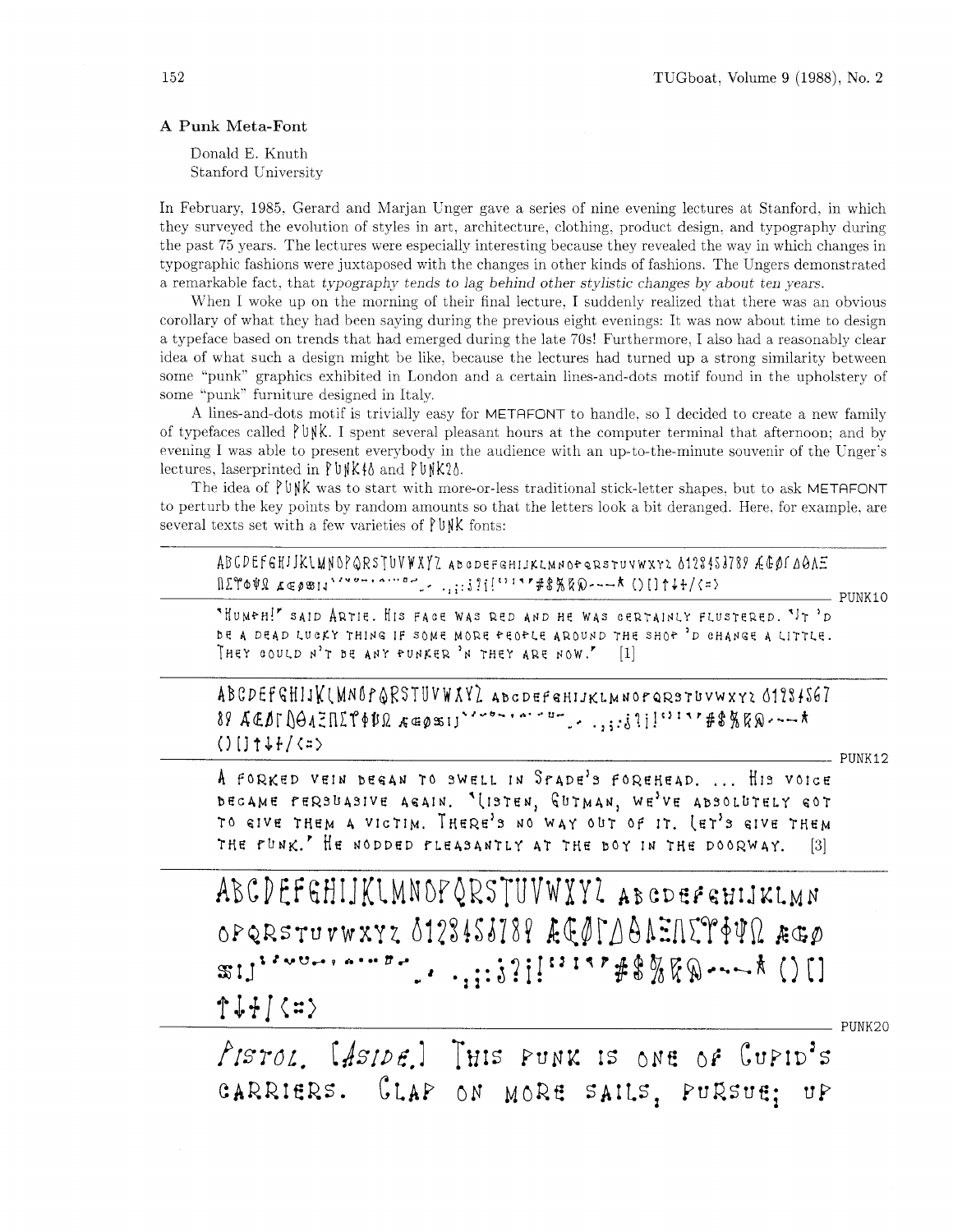WITH YOUR FIGHTS; GIVE FIRE! SHE IS MY PRIZE, OR OCEAN WHELM THEM ALL! [EXIT] [6]

ABCDEFGHIJKIMNOPARSTUVWXYZ ABGDEPGHIJKLMN OPORSTUVWXYZ 8123458189 ACOLDOAENET2640 AGO  $f(f/f/fz)$ 

FUNK ROCK IS THE GENERIC TERM POR THE LATEST MUSICAL GARBAGE BRED BY OUR TROUBLED GULT TURE, BRITISH AND AMERICAN.

JOHNNY ROTTEN AND THE SEX PISTOLS ARE PUNKS. THEY SING "ANARCHY IN THE UK," WHICH ENDS WITH A SCREAM: "DESTROY." CLASH AND DAMNED ARE OTHER BANDS.

PUNK WILL FADE. ITS APOLOGISTS ARE LUDICROUS. THERE ARE WAYS TO PRO-TEST ABOUT THE PUTRID FACES OF BOTH FOF AND SOCIETY WITHOUT RELAPSING INTO BARBARISM. PUNK IS ANTI-LIFE, ANTI-HUMANITY. [2]

ABCDEFGHIJKIMNOPQRSTUVWXYZ ABCDEF GHIJKLMNOPQRSTUVWXYZ 0128456789 ACC い:ヽ'キ\$%℃∞---★ ()[]↑↓+/<=>

PUNKBX20

GENERATION OF LETTERFORMS BY MATH-EMATICAL MEANS WAS FIRST TRIED IN THE FIFTEENTH CENTURY; IT BECAME

PUNKSL20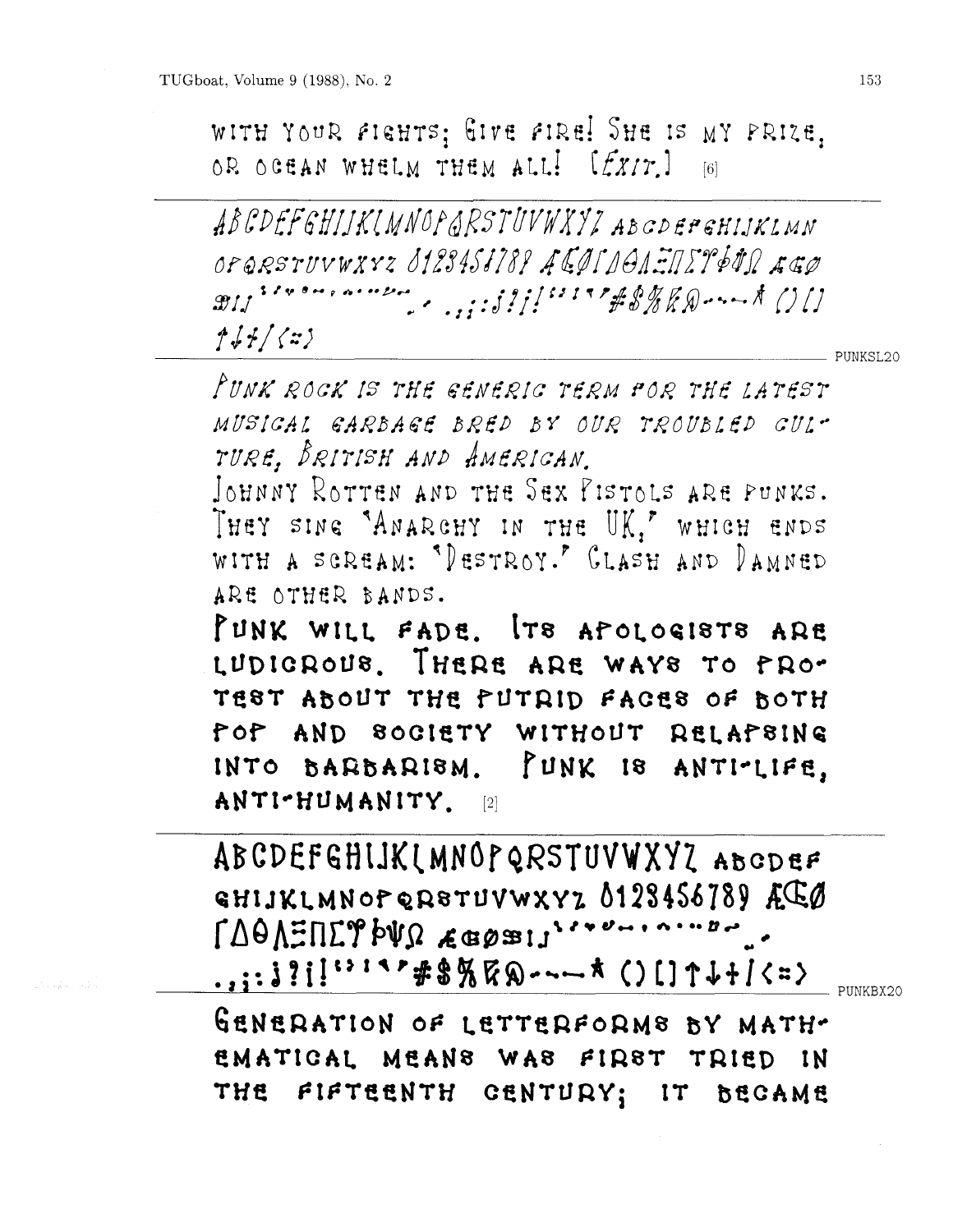# POPULAR IN THE SIXTEENTH AND SEVEN-TEENTH CENTURIES; AND IT WAS ABAN-DONED (FOR GOOD REASONS) DURING THE **EIGHTEENTH CENTURY.** [4]

At the time I "designed" these typefaces, I had just begun to make the final version of the Computer Modern fonts by converting my Almost Computer Modern code to the conventions of METAFONT84. The letters .A', 'B', 'C', and 'D' had been debugged so far. and I was planning to tackle 'E' soon: but I felt like taking a break. So I made sketches of some punkish forms. as follows:



(I used a large sheet of graph paper; this illustration has been reduced to about 114 of the original size.)

At 1 p.m. I went to the computer and began to compose a simple base file. Not much had to be done. since plain METAFONT already includes most of the basic routines; so I had my first proof output at 1:20 p.m.:



(40% of original size)

The letter  $\hat{A}$ ' seemed to be working, so I proceeded to type the METAFONT programs for  $\hat{B}$ ' through  $\hat{B}$ '. I decided to type everything before looking at any proofs, so I simply translated the sketches into METAFONT constructions, composing everything at the keyboard. It wasn't necessary to make accurate measurements, because random perturbations to the points were going to be made anyway; so I soon got used to the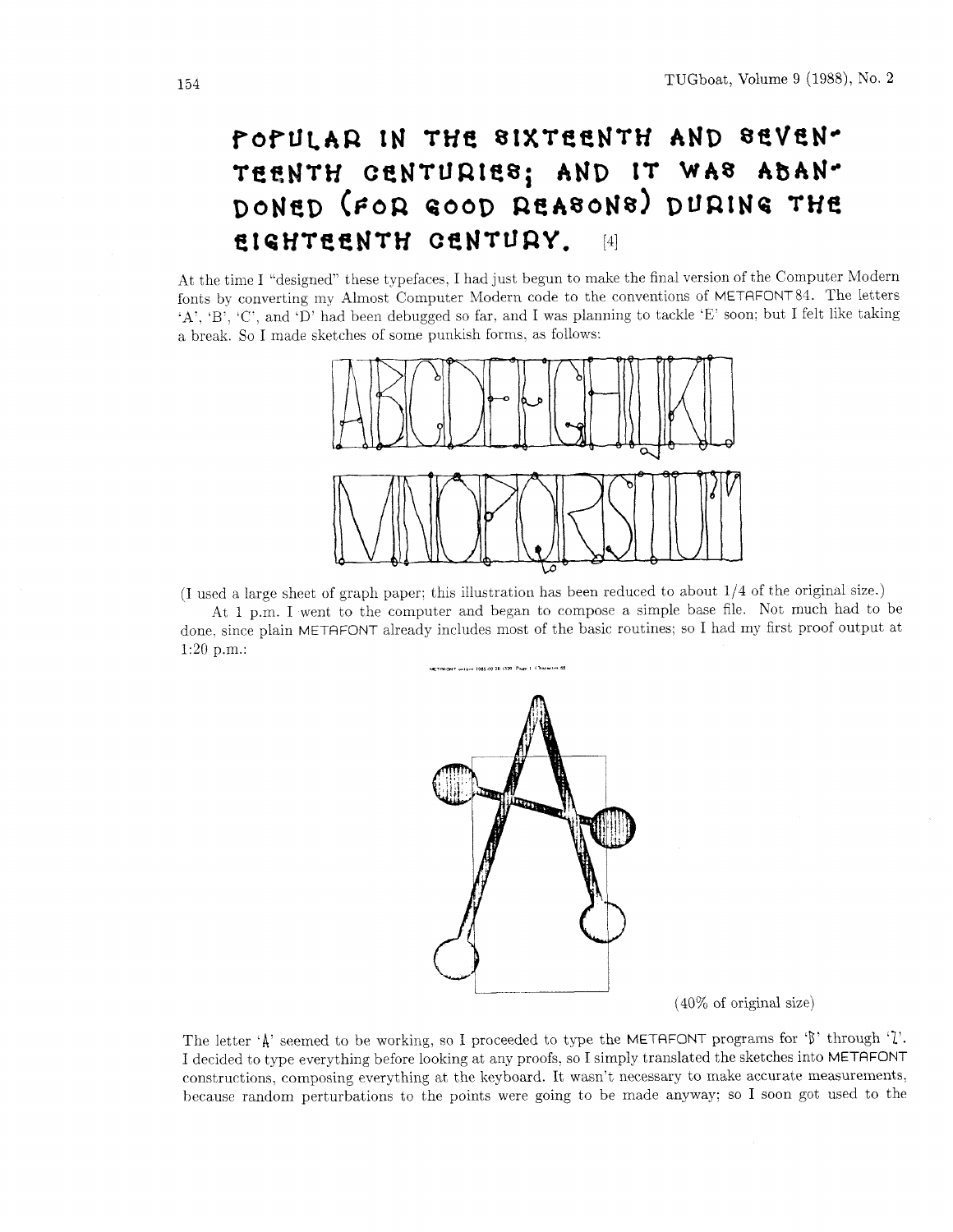#### TUGboat, Volume 9 (1988), No. **2 155**

conventions of this font, and I was limited only by typing speed. I didn't even need sketches of the letters  $\dot{V}$ through '2', because it was easy to imagine what they would be in algebraic form. At 3:04 p.m. the typing was done, and I was able to run METAFONT and get proofs of all 26 uppercase letters. I also had thrown in a few punctuation marks (period, comma. opening and closing single and double quotation marks).

Of course there were bugs in my code. For example, the first few letters came out looking like this:

#### METRFONT **oi~t,ptit 1085.02.28:1504**



(I refuse to show you the first form of the letter *'G'.)* But by 4 p.m. I was ready to make the first trial setting of text:

# INI 'PUNK' ALPHABEI, INIPIRED BY MARJAN'I LECIURE LAIT NIGHI, WAS DESIGNED BY METAFONT'S RANDOM NUMBER GENER-AIOR. THE QUICK BPO WN FO X JUMPED OF ER THE LAZY HAMBURGEFOND.

At this point an unexpected glitch slowed things down a bit: The letters of this font had some unusual characteristics that hadn't arisen in GF files before, so a bug showed up in our METRFONT-to-laserprinter software. I made copies of the offending files, for later reference, and I was able to get around the bug by choosing another random seed and generating the font again. After another half hour of tuning things up (and toning down the randomness a bit), I was able to go home for supper.

During the supper hour, I realized that a proper keepsake for that evening would include the typeset date. So I gulped down my meal, quickly sketched a set of numerals, and raced back to my office. Soon I had the font of 43 characters shown at the top of the next page. Whew! I was ready to hand out a sample sheet to everybody at 7 p.m., hot off the copy machine.

A year or so later, I was wondering around in Boston's Museum of Fine Arts and I came across a drawing made by Picasso in  $1924$  [5]. (See the illustration at the right.) This made me wonder if the  $\frac{p \psi}{k}$  fonts weren't really sixty years behind the times, not just ten. On the other hand, I found a striking confirmation of the relevance of at least part of the PUNK design in October, 1986, when I chanced to see the following typography on a billboard in the Paris  $Métro(!)$ :



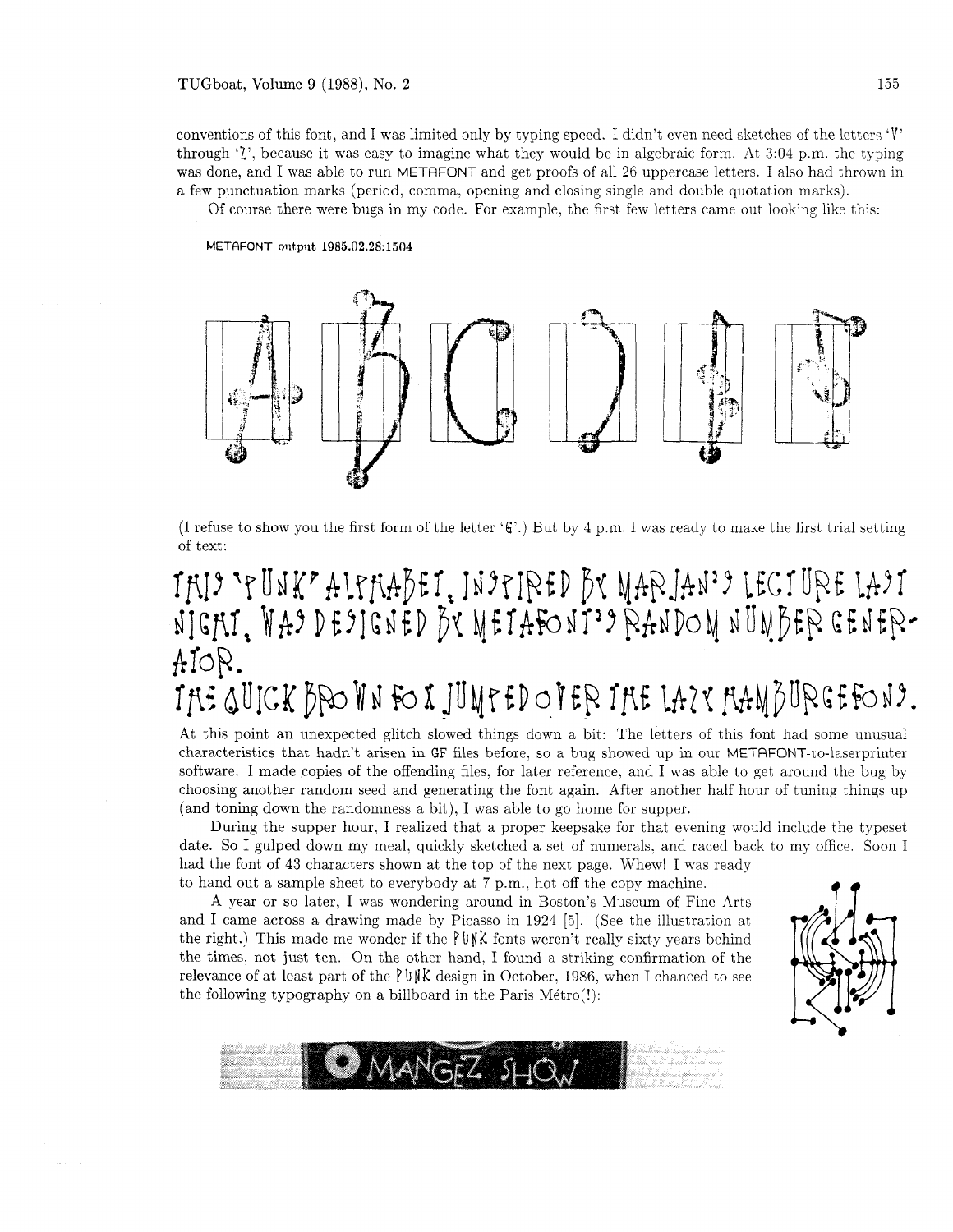|                | $^\prime\!\theta$ | $\mathcal{I}$ | $\mathbf{r}_2$ | $^{\prime}3$         | $\overline{\mathcal{L}}$ | $5\sigma$           | $^\prime 6$   | $\gamma$            |               |
|----------------|-------------------|---------------|----------------|----------------------|--------------------------|---------------------|---------------|---------------------|---------------|
| 04x            |                   |               | F              |                      |                          |                     |               |                     | "2x           |
| 705x           |                   |               |                |                      |                          | $\cdot$             |               |                     |               |
| $\imath_{06x}$ |                   |               |                | $\sqrt[3]{2}$        |                          | ∙∪                  | Ú             | ۰,                  | $''3x$        |
| 7x             |                   | ۵             |                |                      |                          |                     |               |                     |               |
| 10x            |                   | t,            |                | $\bullet$            |                          | r<br>J۴             | $\mathbf{C}$  | G                   | $''4x$        |
| 11x            |                   |               | $\bullet$      | 47                   | ۱e                       | ₩                   |               |                     |               |
| 12x            | $\triangleright$  | $\bf Q$       |                | ক্<br>نہ             |                          |                     | o             |                     | "5x           |
| 13x            | 49                |               |                |                      | $\blacktriangleleft$     |                     |               |                     |               |
| 14x            |                   |               |                |                      |                          |                     |               |                     | $^{\prime}6x$ |
| 15x            |                   |               |                |                      |                          |                     |               |                     |               |
|                | "8"               | "9            | $"$ A $\:$     | $^{\prime} \text{B}$ | $^{\prime}$ C            | $^{\prime\prime}$ D | $^{\prime}$ E | $^\prime\mathrm{F}$ |               |

#### **Test of punk20 on February 28, 1985 at 1824**

In February, 1987, I decided to extend this original font to the full T<sub>F</sub>X character set. The extra programming didn't take long, since I decided to generate the lowercase letters as "small caps.'' and since each new character could be typed into the computer in one or two minutes. About one third of the characters had to be revised after I saw proofsheets, since they looked either too punk or not punk enough; and onethird of the revised characters had to be revised again; and so on. But after about six hours of additional work, a complete  $\lceil \frac{1}{N} \rceil$  meta-font with 128 characters was ready for use (in case anybody wanted it).

In the remainder of this paper, I'll present the details of the METAFONT code, since this may be the shortest possible example of METAFONT programs for a family of complete 128-character fonts.

The programs appear in several different kinds of files, as explained in Appendix E of [4]: There are parameter files. to specify specific fonts of the family; there is a driver file, which controls most of the font generation process; and there are program files. which contain the code for individual characters. (I didn't need a base file, since the special macros for these fonts could all be included in the driver file.)

Here is a typical parameter file, PUNK20. MF:

% 20-point PUNK font:  $designsize := 20pt\#, \text{ font\_identifier} := \text{"PUNK"};$  $ht^{\#} := 14pt^{\#}$ ;  $u^{\#} := 4/9pt^{\#}$ ;  $s^{\#} := 2pt^{\#}$ ;  $px^{\#} := .8pt^{\#}$ ;  $py^{\#} := .6pt^{\#};$  $dot# := 2.7pt$ <sup>#</sup>;  $dev^{\#} := .5pt^{\#}$ ;  $slant := 0$ ; % height of characters % unit width % extra sidebar % horizontal thickness of pen % vertical thickness of pen 9% diameter of dots % standard deviation of punk points % obliqueness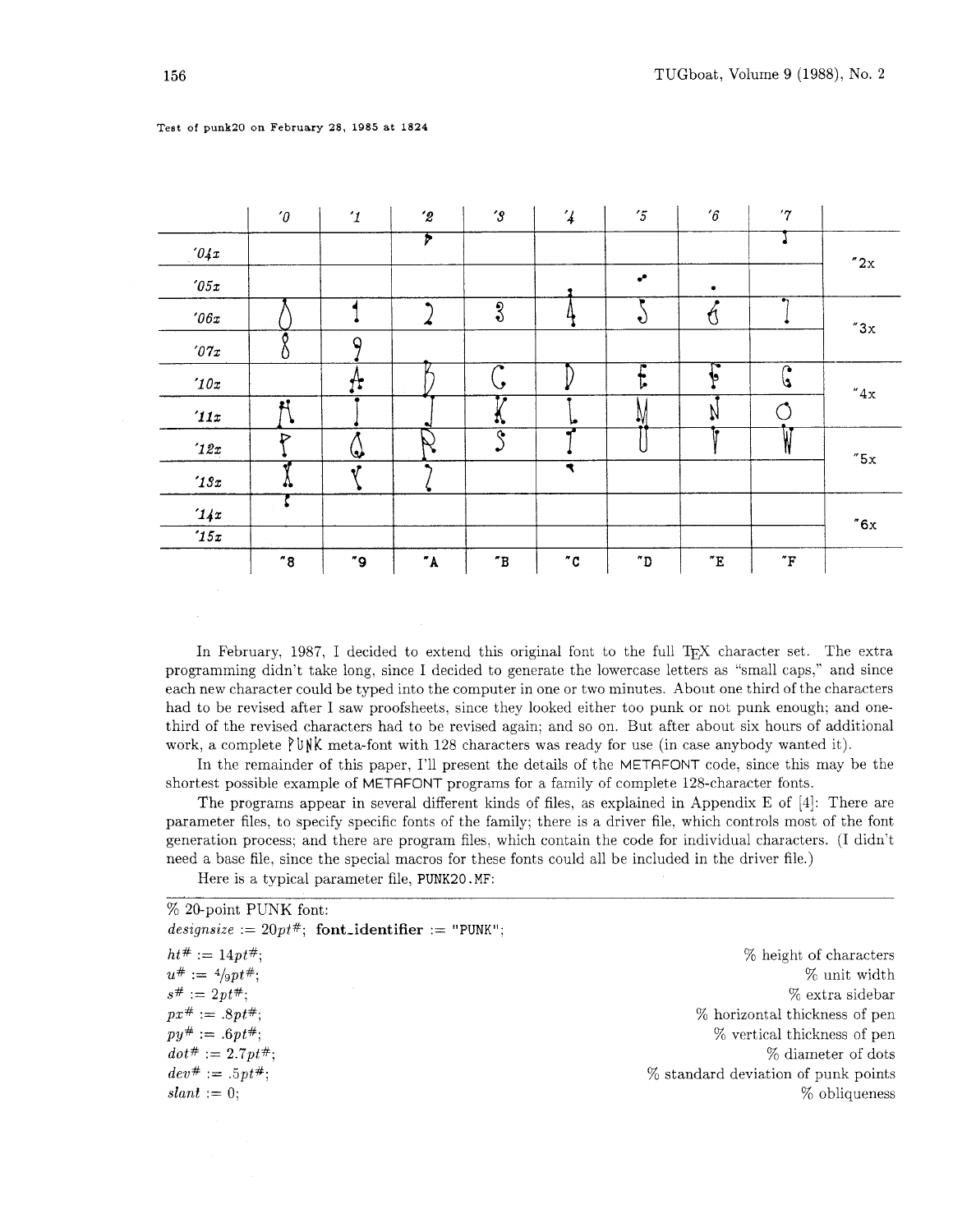| $seed := 2.71828;$ | % seed for random number generator |
|--------------------|------------------------------------|
| input PUNK         | % switch to the driver file        |

Its purpose is to customize the meta-design to a particular selection of sizes and weights. The parameters used to define the five fonts exhibited earlier in this article are:

|                 | PUNK10             | PUNK12       | PUNK20             | PUNKSL20           | PUNKBX20     |
|-----------------|--------------------|--------------|--------------------|--------------------|--------------|
| design size     | $10pt^{\#}$        | $12pt^{\#}$  | $20pt^{\#}$        | $20pt^{\#}$        | $20pt^{\#}$  |
| font_identifier | "PUNK"             | "PUNK"       | "PUNK"             | "PUNKSL"           | "PUNKBX"     |
| $h t^{\#}$      | $7pt^{\#}$         | $8.4pt^{\#}$ | $14pt^{\#}$        | $14pt^{\#}$        | $14pt^{\#}$  |
| $u^{\#}$        | $^{1}/_{4}pt^{\#}$ | $.3pt^{\#}$  | $^{4}/_{9}pt^{\#}$ | $^{4}/_{9}pt^{\#}$ | $.6pt^{\#}$  |
| $s^{\#}$        | $1.2pt^{\#}$       | $1.4pt^{\#}$ | $2pt^{\#}$         | $2pt^{\#}$         | $2.2pt^{\#}$ |
| $px^{\#}$       | $.6pt^{\#}$        | .75pt#       | $.8pt^{\#}$        | $.8pt^{\#}$        | $2pt^{\#}$   |
| $py^{\#}$       | $.5pt^{\#}$        | $.62pt^{\#}$ | $.6pt^{\#}$        | $.6pt^{\#}$        | $1.6pt^{\#}$ |
| $dot^{\#}$      | $1.3pt^{\#}$       | $1.6pt^{\#}$ | $2.7pt^{\#}$       | $2.7pt^{\#}$       | $3.5pt^{\#}$ |
| $dev^{\#}$      | $.3pt^{\#}$        | .36pt#       | $.5pt^{\#}$        | $.5pt^{\#}$        | $.5pt^{\#}$  |
| slant           | 0                  | 0            | $\theta$           | $\frac{1}{3}$      | $\theta$     |
| seed            | sqrt 2             | sqrt 3       | 2.71828            | 3.14159            | 0.57722      |

The driver file **PUNK.MF** was the most difficult to write, because it contains the "essence" of the design. The various parts of this file grew one step at a time. For example, the last two parameters of the *'beginpunkchar'* macro were added after I noticed that some characters can't tolerate as much random deviation in their points as a normal character can (otherwise they become unrecognizable).

```
% This is P bvk. a meta-font inspired by Gerard and Marjan Unger's lectures. February 1985 
mode-setup; 
randomseed := seed: 
define\_pixels(u, dev);define-blacker-pixels (px. py, dot): 
define-whole-pixels (s) ; 
x \text{ of } f \text{ set } := s;
pickup pencircle xscaled px yscaled py; punk-pen := savepen; 
pickup pencircle scaled dot: def -pen-path-; 
path\ dot\_pen\_path;\ dot\_pen\_path := currentpen\_path;current transform := identity slanted slant yscaled aspect_ratio;
def beginpunkchar(expr c, n, h, v) = \% code c; width is n units
    hdev := h \ast dev; vdev := v \ast dev; \% modify horizontal and vertical amounts of deviation
    beginchar(c, n * u^{\#}, ht^{\#}, 0); italcorr ht^{\#} * slant; pickup punk_pen enddef;
extra\_endchar := extra\_endchar \& "w := w + 2s; charwd := charwd + 2s<sup>#</sup>";
def j = transformed currenttransform enddef; 
def makebox(text rule) = 
  for y = 0, h:
    rule((-s, y)\uparrow, (w - s, y)\uparrow); endfor
  for x = -s, 0, w - 2s, w - s: rule((x, 0), (x, h),); endfor
  enddef; 
rulepen := pensquare; 
vardef pp \exp r z = z + (hdev * normaldeviate, vdev * normaldeviate) \textbf{enddef};def pd expr z = addto-currentpicture contour 
     dot_pen_path shifted z_t<sub>-</sub> withpen penspeck enddef;
                                                                                               % horizontals 
                                                                                                 % verticals 
                                                                                                % drawdot 
input PUNKL 
input PUNKAE 
input PUNKG 
                                                                                         % uppercase letters 
                                                                                      % uppercase E. CE. 0 
                                                                                          % uppercase greek
```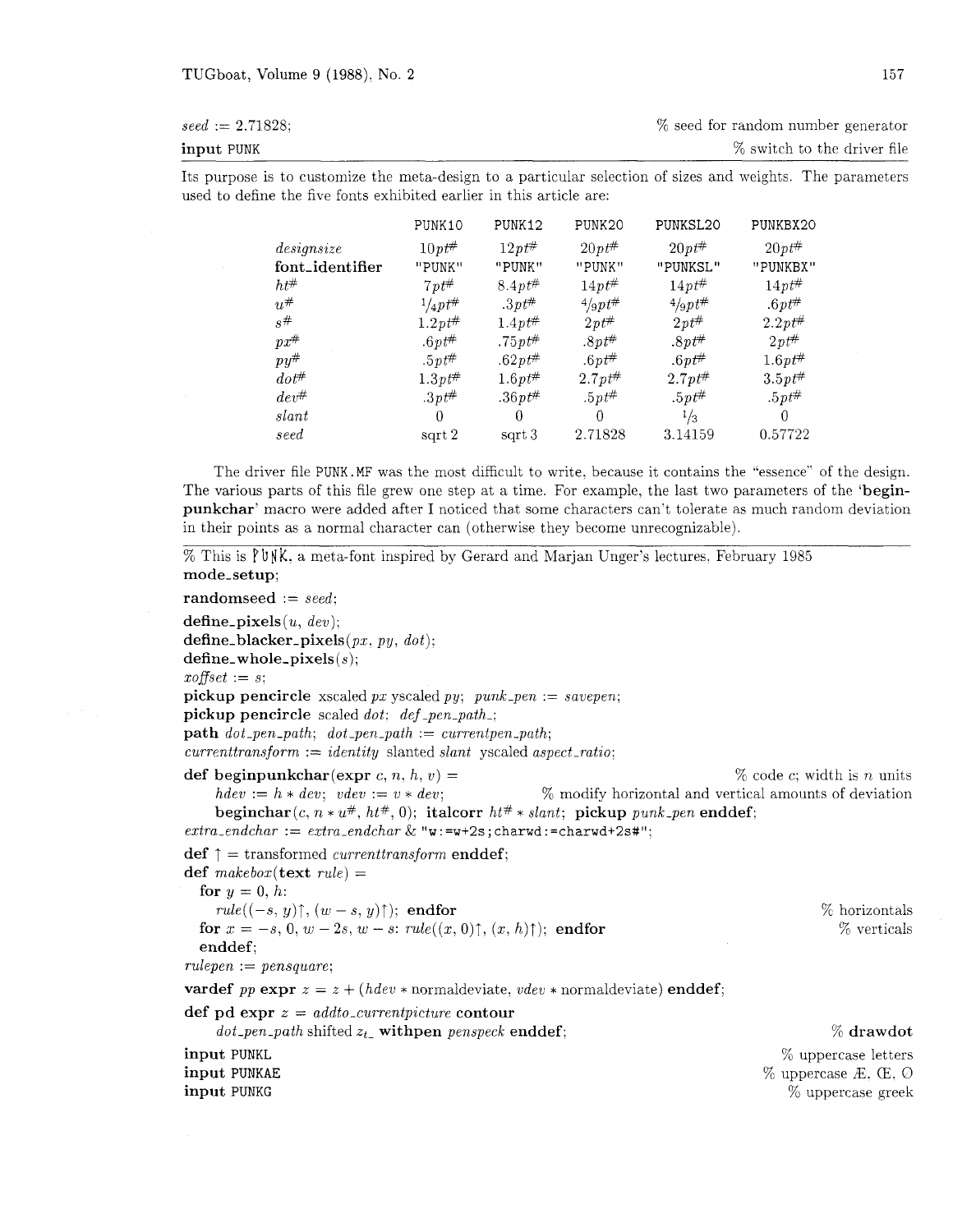| input PUNKP<br>input PUNKD<br>input PUNKA                                                                                                                                                                                                                                                                                                                                                                                                                                                                                                                                                                                                                                                                                                                                                                                                                                                                                                                                                                                                                                                                                                                                                                                                                                                                                                                                                                                                                                                                                                                                                 | % punctuation<br>$%$ digits<br>$%$ accents                           |
|-------------------------------------------------------------------------------------------------------------------------------------------------------------------------------------------------------------------------------------------------------------------------------------------------------------------------------------------------------------------------------------------------------------------------------------------------------------------------------------------------------------------------------------------------------------------------------------------------------------------------------------------------------------------------------------------------------------------------------------------------------------------------------------------------------------------------------------------------------------------------------------------------------------------------------------------------------------------------------------------------------------------------------------------------------------------------------------------------------------------------------------------------------------------------------------------------------------------------------------------------------------------------------------------------------------------------------------------------------------------------------------------------------------------------------------------------------------------------------------------------------------------------------------------------------------------------------------------|----------------------------------------------------------------------|
| $ht^{\#} := .6ht^{\#}; \ dev := .7dev;$<br>input PUNKSL<br>$extra\text{-}beginchar := extra\text{-}beginchar \& "characteration" for the input, and the output is a number of the input. The output is a number of the input. The output is a number of the input. The output is a number of the input. The output is a number of the input. The output is a number of the input. The output is a number of the input. The output is a number of the input. The output is a number of the input. The output is a number of the input. The output is a number of the input. The output is a number of the input. The output is a number of the input. The output is a number of the input. The output is a number of the input. The output is a number of the input. The output is a number of the input. The output is a number of the input. The output is a number of the input. The output is a number of the input. The output is a number of the input. The output is a number$<br>input PUNKL<br>$extra\text{-}beginchar := extra\text{-}beginchar \& "characteration" and "characteration" is a 5; "; "characteration" is a 5; "incomplete" and a 5; "incomplete" is a 5; "incomplete" is a 5; "incomplete" is a 5; "incomplete" is a 5; "incomplete" is a 5; "incomplete" is a 5; "incomplete" is a 5; "incomplete" is a 5; "incomplete" is a 5; "incomplete" is a 5; "incomplete" is a 5; "incomplete" is a 5; "incomplete" is a 5; "incomplete" is a 5; "incomplete" is a 5; "incomplete" is a 5; "incomplete" is a 5; "incomplete" is a 5; "incomplete" is a $<br>input PUNKAE | % special lowercase<br>% lowercase letters<br>$\%$ lowercase æ, œ, ø |
| font_slant := $slant$ :<br>font_quad := $18u^{\#} + 2s^{\#}$ ;<br>font_normal_space := $9u^{\#} + 2s^{\#}$ ;<br>font_normal_stretch := $6u^{\#}$ ;<br>font_normal_shrink := $4u^{\#}$ ;<br>font_x_height := $ht^{\#}$ ;<br>$font_coding_scheme := "Text text without f-ligatures";$                                                                                                                                                                                                                                                                                                                                                                                                                                                                                                                                                                                                                                                                                                                                                                                                                                                                                                                                                                                                                                                                                                                                                                                                                                                                                                       |                                                                      |
| end                                                                                                                                                                                                                                                                                                                                                                                                                                                                                                                                                                                                                                                                                                                                                                                                                                                                                                                                                                                                                                                                                                                                                                                                                                                                                                                                                                                                                                                                                                                                                                                       |                                                                      |

The *128* characters generated by PUNK .MF have the same font positions as the characters in fonts like cmr5 and cmcsclO that don't have f-ligatures. Here, for example, is the layout of the font PUNKZ20, which is like PUNK20 except that  $dev = 0$  (so that there is no randomness):

|                       | $\theta$                     | $\mathcal{I}$           | $^{\prime}2$             | $\mathcal{C}$                                     | $\frac{7}{4}$                                                | $5^{\circ}$                  | $\sqrt[6]{6}$            | $\gamma$                 |                       |
|-----------------------|------------------------------|-------------------------|--------------------------|---------------------------------------------------|--------------------------------------------------------------|------------------------------|--------------------------|--------------------------|-----------------------|
| $\sqrt{v}$            |                              | Δ                       | $\Theta$                 | Λ                                                 | $\overline{\bullet}$<br>$\bullet\bullet$<br>$\bullet\bullet$ | 11                           | ت<br>↳                   | $\overline{\bullet}$     | $^{\prime\prime}$ Ox  |
| $^\prime\!\theta 1x$  | $\phi$                       | $\overline{\psi}$       | $\Omega$                 | ♠                                                 | Ÿ                                                            | Ī                            |                          | ٠<br>9                   |                       |
| $\sqrt{0}2x$          |                              | $\mathbf{J}$            | $\overline{\cdot}$       | 7                                                 | $\overline{\mathbf{v}}$                                      | $\overline{\mathbf{v}}$      | $\bullet\bullet$         | Ŷ                        |                       |
| $\rlap{.}{\prime}03x$ | $\bullet$                    | $\mathbb{S}$            | $\mathcal{A}_\mathbf{t}$ | $\mathbb{G}$                                      | $\varnothing$                                                | $\overline{\textrm{A}}$      | $\overline{\mathbb{C}}$  | $\emptyset$              | "1x"                  |
| $\partial \sqrt{2}x$  | $\bullet$                    |                         | $\overline{r}$           | $\overline{\mathbf{\ddot{\ddot{\ddot{\bf{r}}}}}}$ | $\overline{\$\}$                                             | $\frac{1}{\sqrt{2}}$         | $\overline{\mathbb{K}}$  | T                        |                       |
| $\sqrt{05x}$          |                              |                         | $\mathbf{\overline{X}}$  | $\ddot{\ddot{\cdot}}$                             |                                                              | م                            |                          |                          | $^{\prime\prime}2x$   |
| $\theta$ 6x           | ( )                          |                         | $\overline{9}$<br>4      | $\overline{\mathcal{S}}$                          | 4                                                            | ۴<br>$\bullet$               | €                        |                          |                       |
| $\it 07x$             | Ŷ<br>0                       | $\overline{0}$          | ٠<br>$\bullet$           | ٠                                                 | ٠                                                            | $\frac{49}{40}$              | ٩                        | $\bullet$                | "3x                   |
| $^\prime 10x$         | $\Omega$                     | A                       | $\overline{\mathcal{B}}$ | ∩<br>ىا                                           |                                                              | $\overline{\mathbf{f}}$      | $\overline{\mathbf{r}}$  | ∩<br>þ                   |                       |
| $^\prime 11x$         | $\overline{\mathrm{H}}$      |                         | ٠ŧ                       | K                                                 | L۵                                                           | M                            | $\overline{\mathsf{N}}$  |                          | $^{\prime\prime}4x$   |
| $^\prime\!12x$        | $\triangleright$             | $\mathbb{Q}$            | $\overline{\mathcal{R}}$ | $\overline{\mathcal{S}}$                          | $\bullet_1 \bullet$                                          | 99                           | $\overline{V}$           | $\overline{\mathsf{W}}$  |                       |
| $^\prime 13x$         | $\overline{\mathbf{v}}$<br>Λ | Ŧ                       | 7                        |                                                   | $\overline{\blacktriangleleft}$                              |                              | ᢌ                        |                          | $^{\prime\prime}5x$   |
| '14x                  | $\overline{\cdot}$           | A                       | $\beta$                  | $\mathcal{C}$                                     | $\mathcal{D}$                                                | Ę                            | f                        | $\epsilon$               |                       |
| $^\prime 15x$         | Ħ                            | ٠                       | $\mathbf{J}$             | K                                                 | L,                                                           | ${\sf M}$                    | $\overline{\mathbb{N}}$  | $\overline{\mathbb{O}}$  | $^{\prime\prime}6x$   |
| $^\prime16x$          | $\overline{\mathrm{F}}$      | $\overline{\mathsf{Q}}$ | $\overline{\mathcal{R}}$ | $\overline{\mathcal{S}}$                          | $\overline{\text{T}}$                                        | $\overline{\mathbf{U}}$      | $\overline{\text{v}}$    | $\overline{\mathsf{W}}$  | $^{\prime\prime}$ 7 x |
| $^\prime 17x$         | $\chi$                       | Y                       | $\mathcal{I}_{\bullet}$  | $\bullet_\bullet$                                 | $\overline{\phantom{a}}$                                     | $\overline{v}$               | $\overline{\phantom{a}}$ | $\bullet \bullet$        |                       |
|                       | $^{\prime\prime}8$           | $^{\prime\prime}$ 9     | $^{\prime\prime}$ A      | $^{\prime\prime}{\rm B}$                          | $^{\prime\prime}{\rm C}$                                     | $^{\prime\prime} \mathrm{D}$ | $^{\prime\prime}{\rm E}$ | $^{\prime\prime}{\rm F}$ |                       |

158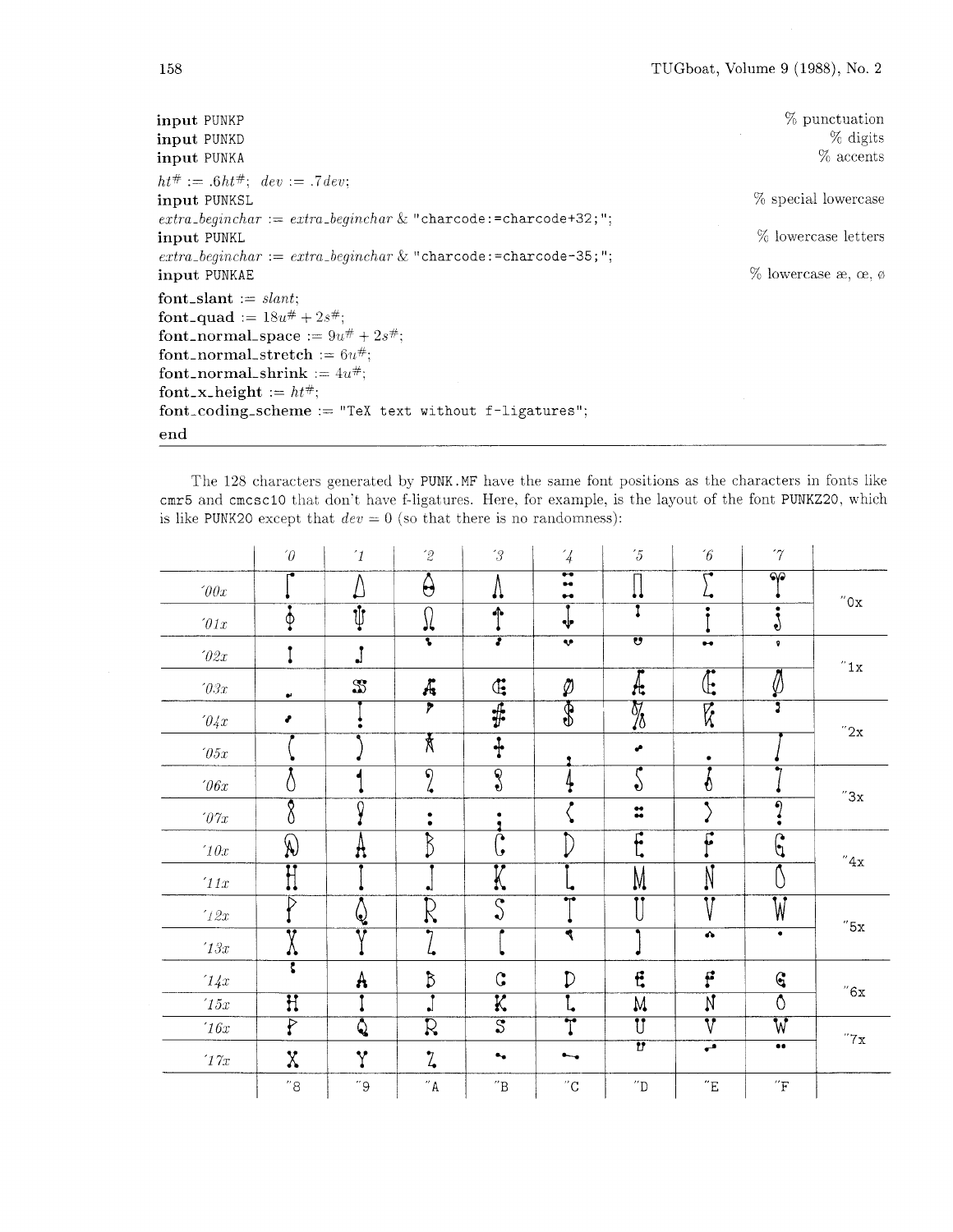Let's look now at the program files. The first one I wrote was PUNKL.MF, which defines all the letters from **A** to 2:

% Punk letters: beginpunkchar **("A",** 13, 1, 2):  $z_1 = pp(1.5u, 0); z_2 = (.5w, 1.1h); z_3 = pp(w - 1.5u, 0);$ **pd**  $z_1$ ; **pd**  $z_3$ ; **draw**  $z_1 - z_2 - z_3$ ;<br>  $z_4 = pp.3[z_1, z_2]$ ;  $z_5 = pp.3[z_3, z_2]$ ; **pd**  $z_4$ ; **pd**  $z_5$ ; **draw**  $z_4 - z_5$ ;  $z_6$  **c**  $z_7$ ;  $z_8$  **crossbar**  $z_4= pp.3[z_1, z_2]; z_5= pp.3[z_3, z_2]; \textbf{pd } z_4; \textbf{pd } z_5; \textbf{draw } z_4 - z_5;$ endchar; beginpunkchar  $("B", 12, 1, 1);$  $z_1 = pp(2u,0);$   $z_2 = pp(2u,6h);$   $z_3 = pp(2u,h);$   $pd\ z_1;$   $pd\ z_3;$  draw  $z_1 - z_3;$  % stem  $z_{1.5} = pp(w - u, .5y_2); z_{2.5} = pp(w - u, .5[y_2, y_3]);$  draw  $z_2 - z_{2.5} - z_3;$  % upper lobe draw flex( $z_2$ ,  $z_1$ ,  $z_1$ ):  $z_2$ draw flex $(z_2, z_{1.5}, z_1);$ endchar; beginpunkchar("C", 13. 1. 2);  $z_1 = pp(w - 2u, .8h); z_2 = pp(.6w, h); z_3 = pp(u, .5h); z_4 = (.6w, 0); z_5 = (w - 2u, .2h);$ **pd**  $z_1$ ; **pd**  $z_5$ ; **draw**  $z_1 \, . \, z_2 \, . \, z_3 \, . \, z_4 \, . \, z_5$ ;  $\%$  arc endchar: beginpunkchar $($ "D", 14, 1, 2);  $z_1 = pp(2u, 0);$   $z_2 = pp(2u, h);$   $z_3 = pp(w - u, .6h);$   $pd\ z_1;$   $pd\ z_2;$   $draw \ flex(z_1, z_3, z_2);$  % lobe  $draw\ z_1 - z_2;$  % stem draw  $z_1 - z_2$ ; endchar: beginpunkchar $("E", 12, .5, 1);$  $z_1 = pp(2u, 0); z_2 = pp(2u, h); z_3 = pp(w - 2.5u, h); z_4 = pp(w - 2u, 0);$ pd  $z_3$ ; pd  $z_4$ ; draw  $z_4 - z_1 - z_2 - z_3$ ; % stem and arm 5% crossbar  $z_5 = pp(2u, .6h); z_6 = pp(w-3u, .6h); \textbf{pd } z_5; \textbf{pd } z_6; \textbf{draw } z_5 - z_6;$ endchar: beginpunkchar $("F", 12, .5, 2);$  $z_1 = pp(2u, 0); z_2 = pp(2u, h); z_3 = pp(w - 2u, h);$ pd  $z_1$ ; pd  $z_3$ ; draw  $z_1 - z_2 - z_3$ ;  $%$  stem and arm  $z_5 = pp(2u, .6h); \; z_6 = pp(w - 3u, .6h); \; z_4 = pp.5[z_5, z_6] - (0, .1h);$ % crossbar pd  $z_5$ ; pd  $z_6$ ; draw flex( $z_5$ ,  $z_4$ ,  $z_6$ ); endchar; beginpunkchar $("G", 13, .5, .5);$  $z_1 = pp(w - 2u, .8h);$   $z_2 = pp(.6w, h);$   $z_3 = pp(u, .5h);$   $z_4 = pp(.6w, 0);$   $z_5 = (w - 2u, 0);$ **pd**  $z_1$ ; draw  $z_1 \tcdot z_2 \tcdot z_3 \tcdot z_4 \tcdot z_5$ ;<br>  $z_6 = pp(.5[u, x_5], 4h)$ ; **pd**  $z_6$ ; **pd**  $z_5$ ; draw  $z_6$  --  $(pp(x_5, y_6))$  --  $z_5$ ;  $\%$  spur  $z_6 = pp(.5[u, x_5], .4h);$  pd  $z_6$ ; pd  $z_5$ ; draw  $z_6 - (pp(x_5, y_6)) - z_5;$ endchar: beginpunkchar $("H", 14, 1, .5);$  $z_1 = pp(2u, 0); \ z_2 = pp(2u, h); \ z_3 = pp(w - 2u, 0); \ z_4 = pp(w - 2u, h);$  $z_5 = pp(2u, .6h); z_6 = pp(w - 2u, .6h);$ % sterns pd  $z_1$ ; pd  $z_2$ ; pd  $z_3$ ; pd  $z_4$ ; draw  $z_1 - z_2$ ; draw flex( $z_3$ ,  $z_6$ ,  $z_4$ ); pd  $z_5$ ; draw  $z_5 - z_6$ ; '% crossbar endchar: beginpunkchar (" I", *5.* 1. 2):  $z_1 = pp(.5w, 0); z_2 = (.5w, \frac{1}{3}h); z_3 = (.5w, \frac{2}{3}h); z_4 = (.5w, h);$ pd  $z_1$ ; pd  $z_4$ ; draw flex $(z_1, z_2, z_3, z_4)$ ;  $%$  stem endchar: beginpunkchar $($ " J", 9, 1, 2):  $z_1 = pp(w-2u, h); z_2 = pp(w-2u, -1h); z_3 = pp(u, 0); \textbf{pd } z_1; \textbf{pd } z_3; \textbf{ draw } z_1 - z_2 - z_3;$  % arc endchar: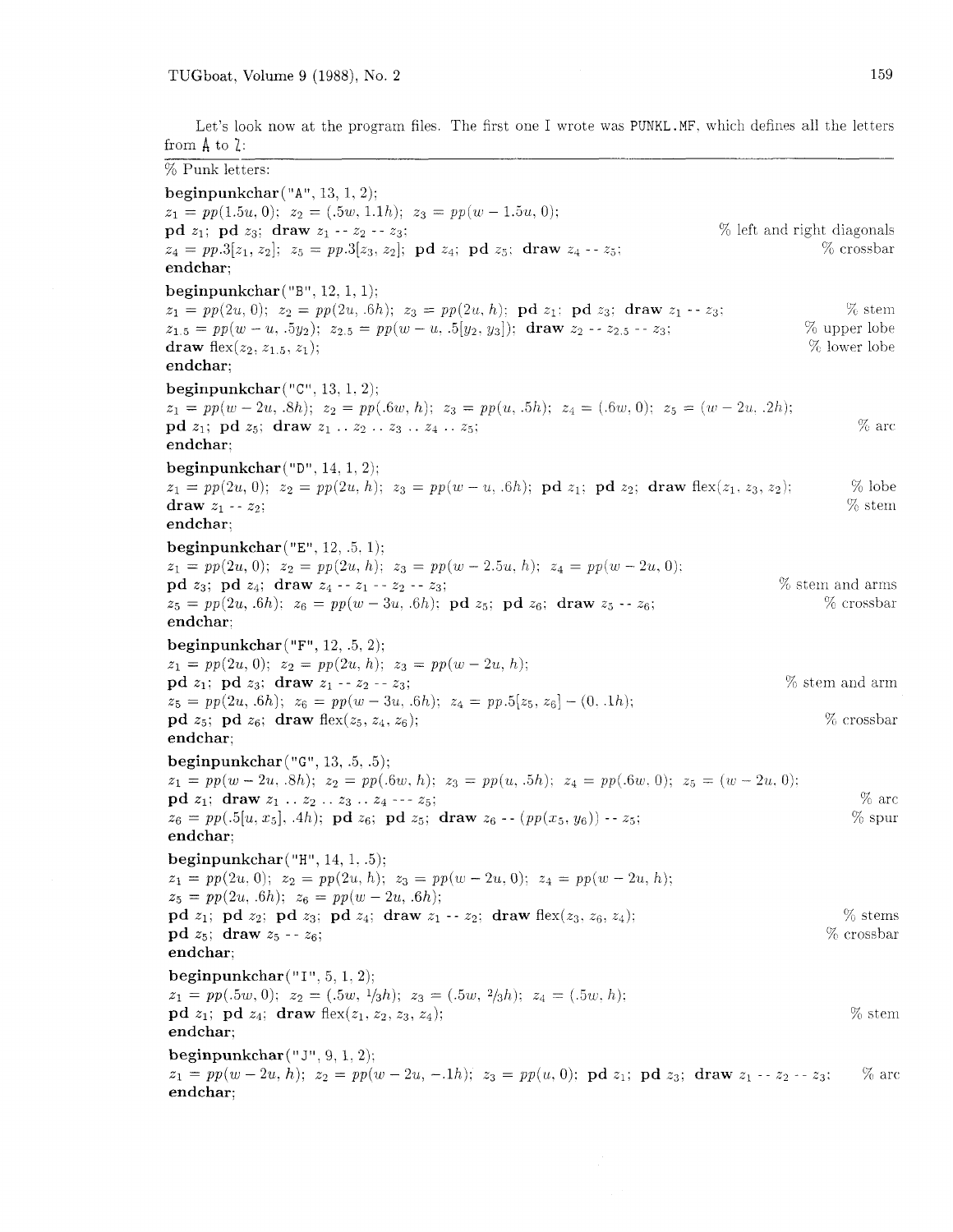beginpunkchar $("K", 14, 1, 2);$  $z_1 = pp(2u, 0); \ z_2 = pp(2u, h); \ z_3 = pp(2u, 1/3h); \ z_4 = pp(w - 1.5u, h);$ pd  $z_1$ ; pd  $z_2$ : draw  $z_1 - z_2$ ;  $\%$  stem pd  $z_3$ ; pd  $z_4$ ; draw  $z_3 - z_4$ ;  $\%$  upper diagonal  $z_6 = pp(w - u, 0);$   $z_5 = \frac{1}{3}[z_3, z_4];$  **pd**  $z_6;$  **draw** flex $(z_5, .8[z_1, 2/3[z_5, z_6]], z_6);$  % lower diagonal endchar: beginpunkchar $("L", 11, 1, 2);$  $z_1 = pp(2u, h): z_2 = pp(2u, 0); z_3 = pp(w-1.5u, 0);$ pd  $z_1$ ; pd  $z_3$ ; draw  $z_1 - z_2 - z_3$ ; endchar: 9% stem and arm beginpunkchar $("M", 17, .5, 2);$  $z_1 = pp(2u, 0); z_2 = pp(2u, h); z_3 = pp(.5w, 0); z_4 = pp(w - 2u, h); z_5 = pp(w - 2u, 0);$ pd  $z_1$ : pd  $z_5$ : draw  $z_1 - z_2 - z_3 - z_4 - z_5$ :  $\%$  stems and diagonals endchar: beginpunkchar("N". 13. .75. 2).  $z_1 = pp(2u, 0); z_2 = pp(2u, h); z_3 = pp(w - 2u, 0); z_4 = pp(w - 2u, h);$ pd  $z_1$ ; pd  $z_4$ ; draw  $z_1 - z_2 - z_3 - z_4$ ;  $\%$  stems and diagonals endchar: beginpunkchar("0", 12, .5, 2);  $z_1 = pp(.5w, h); z_2 = pp(u, .55h); z_3 = pp(.5w, 0); z_4 = pp(w - u, .55h);$ pd  $z_1$ ; draw  $z_1$ {*left*} . .  $z_2$  . .  $z_3$  . .  $z_4$  . .  $z_1$ ; endchar: % bowl beginpunkchar $("P", 13, 1, 2);$  $z_1 = pp(2u, 0); \ z_2 = pp(2u, 1.1h); \ z_3 = pp(2u, .5h); \ z_4 = pp(w, .6[y_3, y_2]);$ pd  $z_1$ : pd  $z_3$ ; draw  $z_1 - z_2 - z_4 - z_3$ ;  $\%$  stem and bowl endchar: beginpunkchar $($ " $Q$ ", 14, .5, 2);  $z_1 = pp(.5w, h); z_2 = pp(u, .55h); z_3 = pp(.5w, 0); z_4 = pp(w - u, .55h);$  $\mathbf{p}\mathbf{d} z_1$ ; draw  $z_1$ {curl 2} . .  $z_2$  . .  $z_3$  . .  $z_4$  . .  $z_1$ ;  $z_5 = pp(.4w, .2h); z_6 = pp(w-u, -.1h); z_7 = pp(.5[x_5, x_6], -.2h);$ pd  $z_5$ ; pd  $z_6$ ; draw  $z_5 - z_7 - z_6$ ; endchar: 94 bowl % tail beginpunkchar("R". 16. 1. 2):  $z_1 = pp(2u, 0); z_2 = pp(2u, h); z_3 = pp(w-u, .6[y_2, y_4]); z_4 = pp(2u, .5h); z_5 = pp(w - 1.5u, 0);$ <br> **od**  $z_1$ : **od**  $z_2$ : **od**  $z_3$ : **draw**  $z_1$  -- flex( $z_2$ ,  $z_3$ ,  $z_4$ ) --  $z_5$ :  $z_6$ : % stem, bowl, and diagonal pd  $z_1$ : pd  $z_2$ ; pd  $z_5$ : draw  $z_1$  -- flex( $z_2$ ,  $z_3$ ,  $z_4$ ) --  $z_5$ ; endchar: beginpunkchar $("S", 11, .3, 1);$  $z_1 = pp(w - 2u, .9h); z_2 = pp(.5w, h); z_3 = pp(u, .7h); z_4 = .6[z_6, z_2];$  $z_5 = pp(w - u, .35h); z_6 = pp(.5w, u); z_7 = pp(u, .2h);$ pd  $z_1$ ; pd  $z_7$ ; draw  $z_1 - z_2 ... z_3 ... z_4 ... z_5 ... z_6 - z_7$ ; endchar: beginpunkchar ("T". 13. .75. 2):  $z_1 = pp(u, h); z_2 = pp(w - u, h); z_3 = pp(.5w, 0);$ pd  $z_1$ ; pd  $z_2$ ; pd  $z_3$ ; draw  $z_1 - z_2$ ; draw  $.5[z_1, z_2] - z_3$ ; endchar: % stroke % arms % stem beginpunkchar("U", 13, .3, 2); **beginpunkchar** ("U", 13, .3, 2);<br>  $z_1 = pp(2u, h);$   $z_2 = pp(2u, .2h);$   $z_3 = pp(.5w, 0);$   $z_4 = pp(w - 2u, .2h);$   $z_5 = pp(w - 2u, h);$  $p_1 = pp(2u, h);$   $z_2 = pp(2u, .2h);$   $z_3 = pp(.5w, 0);$   $z_4 = pp(w - 2u, .2h);$   $z_5 = pp(w - 2u, h);$ <br>  $p_1z_5;$   $p_2z_5;$   $p_3z_6;$   $p_4z_7;$   $p_5z_8;$   $p_6z_7;$   $p_7z_8;$   $p_8z_9;$   $p_7z_9;$   $p_8z_9;$   $p_7z_9;$   $p_8z_9;$   $p_7z_9;$   $p_8z_9;$  endchar: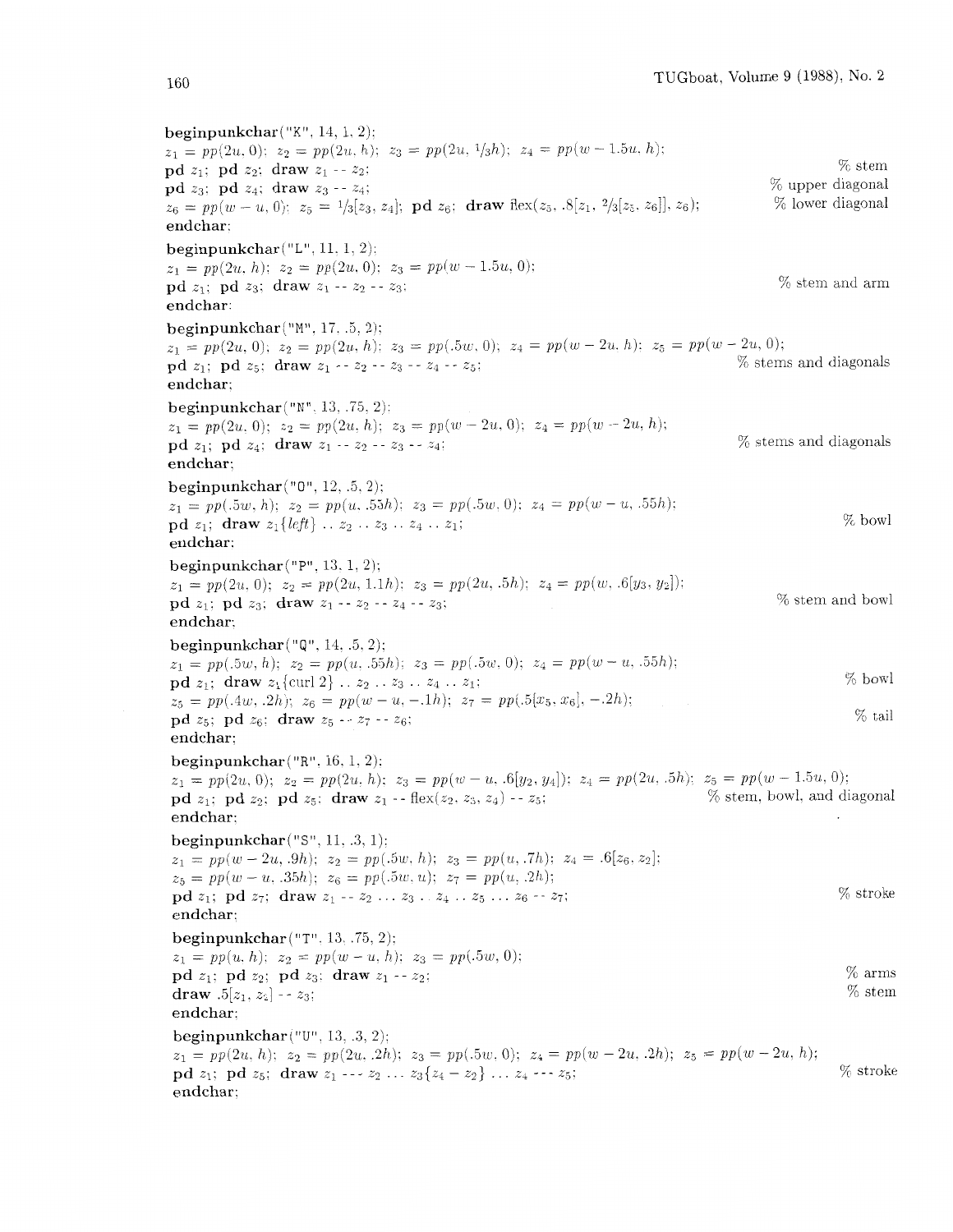beginpunkchar("V", 13, 1. 2):  $z_1 = pp(1.5u, h); z_2 = pp(.5w, 0); z_3 = pp(w - 1.5u, h);$ pd  $z_1$ ; pd  $z_3$ ; draw  $z_1 - z_2 - z_3$ ; endchar: beginpunkchar ("W", 18. 1. 2):  $z_1 = pp(1.5u, h);$   $z_2 = pp(.5[x_1, x_3], 0);$   $z_3 = pp(.5w, .8h);$   $z_4 = pp(.5[x_3, x_5], 0);$   $z_5 = pp(w - 1.5u, h);$ <br>  $pd z_1;$   $pd z_5;$   $draw z_1 - z_2 - z_3 - z_4 - z_5;$ pd  $z_1$ ; pd  $z_5$ ; draw  $z_1 - z_2 - z_3 - z_4 - z_5$ ; endchar; beginpunkchar $("X", 13, 1, 1);$  $z_1 = pp(1.5u, h);$   $z_2 = pp(w - 1.5u, 0);$   $z_3 = pp(1.5u, 0);$   $z_4 = pp(w - 2.5u, h);$ pd  $z_1$ ; pd  $z_2$ ; draw  $z_1 - z_2$ :  $\%$  main diagonal pd  $z_3$ ; pd  $z_4$ ; draw  $z_3 - z_4$ ;  $\%$  cross diagonal endchar: beginpunkchar $("Y", 13, 1, 2);$  $z_1 = pp(1.5u, h); z_2 = pp(w - 1.5u, h); z_3 = pp(.5w, .5h); z_4 = pp(.5w, 0);$ pd  $z_1$ ; pd  $z_2$ ; pd  $z_4$ ; draw  $z_1 - z_3 - z_4$ ;  $\%$  stem and left diagonal draw  $z_2$  -  $z_3$ ;  $\%$  right diagonal endchar; beginpunkchar  $("Z", 11, 1, 2);$  $z_1 = pp(1.5u, h); z_2 = pp(w - 2.5u, h); z_3 = pp(1.5u, 0); z_4 = pp(w - 1.5u, 0);$ **pd**  $z_1$ ; **pd**  $z_4$ ; **draw**  $z_1 - z_2 - z_3 - z_4$ ;  $\%$  diagonals endchar;

(It slowed me down a little to type the comments that identify the strokes. But such comments are enormously valuable when characters are being revised, so I knew that I should include than right from the beginning.)

Three of the letters go into a special file, PUNKAE.MF, because the character codes of these uppercase letters have a nonstandard relation to the character codes of the corresponding lowercase equivalents:

**beginpunkchar**(oct "035", 16, 1, 2);  $\% E$  $z_1 = pp(1.5u, 0); ~ z_2 = pp(.6w, h); ~ z_3 = pp(w - 1.5u, h);$ pd  $z_1$ ; pd  $z_3$ ; draw  $z_1 - z_2 - z_3$ ;  $\%$  left diagonal and upper arm  $z_4 = pp.3[z_1, z_2]; z_5 = pp(.6w, 0); z_6 = pp(w - 2u, .3h); \mathbf{p}d z_4; \mathbf{p}d z_6; \mathbf{draw} z_4 - z_6;$  % crossbar  $z_7 = pp(w - u, 0); \mathbf{p}d z_2; \mathbf{p}d z_7; \mathbf{draw} z_2 - z_5 - z_7;$  % stem and lower arm  $z_7 = pp(w-u, 0);$  pd  $z_2;$  pd  $z_7;$  draw  $z_2 - z_5 - z_7;$ endchar: **beginpunkchar** (oct "036", 18, 1, 2);  $\%$  CE  $z_1 = pp(.5w, h); z_2 = pp(u, 4h); z_3 = pp(.5w, 0); \textbf{pd } z_1; \textbf{ draw } z_1 \ldots z_2 \ldots \{rightz_2 \}$  .  $\{rightz_3;$  % bowl  $z_4 \, = \, pp(w-1.5u, \, h); \;\; z_5 \, = \, pp(w-2u, \, .4h); \;\; z_6 \, = \, pp(w-u, \, 0);$ **pd**  $z_4$ ; **pd**  $z_6$ ; **draw**  $z_4 - z_1 - z_3 - z_6$ ;  $\%$  arms and stem pd  $z_5$ ; draw  $z_5$  -- .4[ $z_3$ ,  $z_1$ ];  $\%$  crossbar endchar; **beginpunkchar**(oct "037", 14, 1, 1):  $\%$   $\emptyset$  $z_1 = pp(.5w, h); z_2 = pp(u, .5h); z_3 = pp(.5w, 0); z_4 = pp(w - u, .5h);$  $z_5 = pp(w - 2u, 1.1h); z_6 = pp(2u, -1h);$ pd  $z_1$ ; pd  $z_6$ ; draw  $z_1 \ldots z_2 \ldots z_3 \ldots z_4 \ldots z_5 - z_6$ ;  $\%$  bowl and diagonal endchar:

There's also a special file PUNKSL. MF for lowercase letters with no matching uppercase:

**beginpunkchar**(oct "020", 5, 1, 2);  $\%$  dotless I  $z_1 = pp(.5w, 0); z_2 = (.5w, \frac{1}{3}h); z_3 = (.5w, \frac{2}{3}h); z_4 = (.5w, h);$ pd  $z_1$ ; pd  $z_4$ ; draw flex( $z_1$ ,  $z_2$ ,  $z_3$ ,  $z_4$ );  $\%$  stem endchar: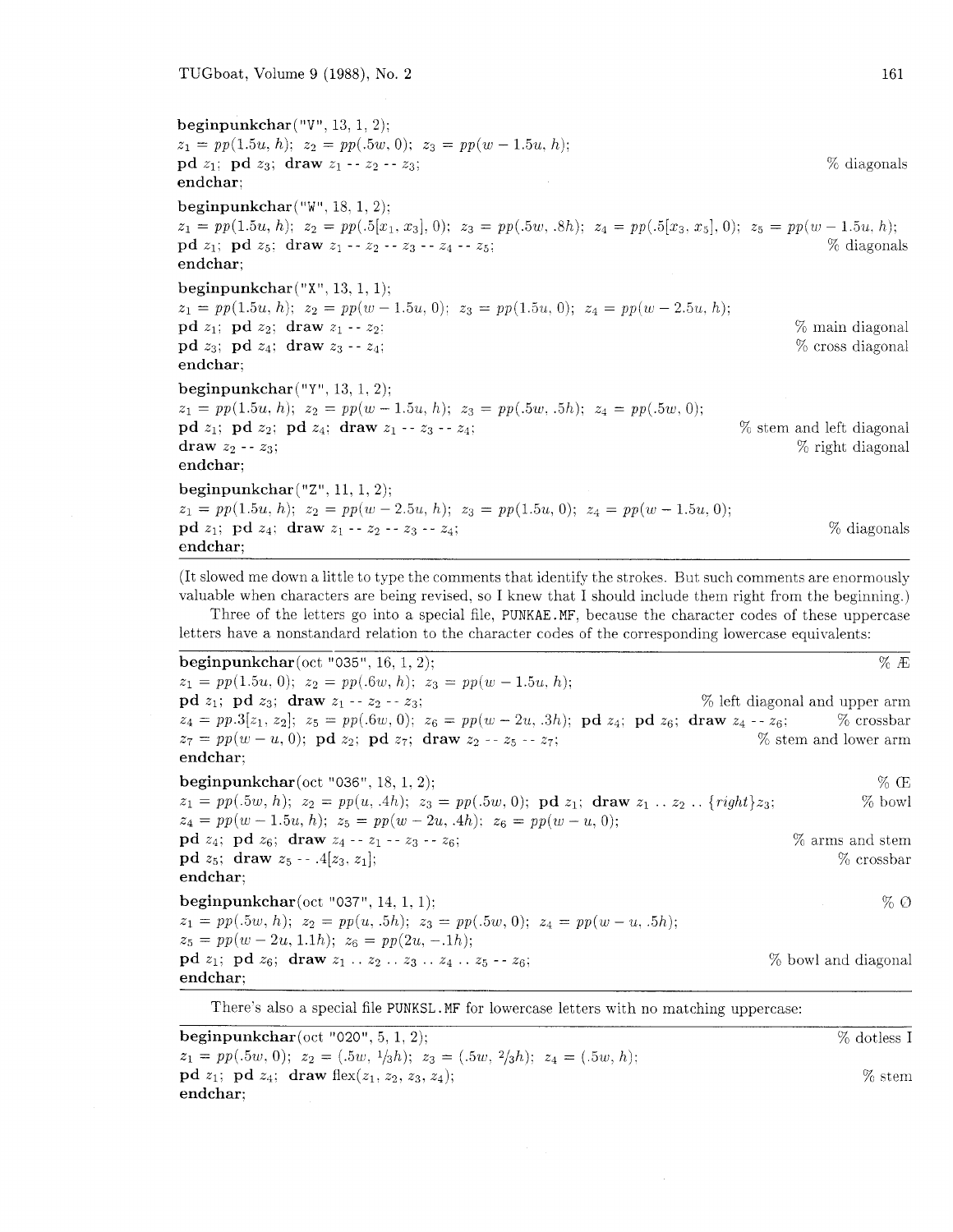beginpunkchar (oct "021",  $9, 1, 2$ );  $\%$  dotless J  $z_1 = pp(w-2u, h); z_2 = pp(w-2u, -1h); z_3 = pp(u, 0); \textbf{pd } z_1; \textbf{pd } z_3; \textbf{ draw } z_1 - z_2 - z_3;$  % arc endchar:

**beginpunkchar** (oct "031", 18, .3, 1):  $\%$  German sharp S  $z_1 = pp(.5w - u, .9h); z_2 = pp(1/3w, h); z_3 = pp(u, .7h); z_4 = .6[z_6, z_2];$  $z_5 = pp(.5w, .35h); z_6 = pp(1/3w, u); z_7 = pp(u, .2h);$ pd  $z_1$ ; pd  $z_7$ ; draw  $z_1 - z_2 ... z_3 ... z_4 ... z_5 ... z_6 - z_7$ ; % left stroke for  $i = 1$  upto 7:  $z[i + 10] = pp(z[i] \text{ shifted } (.5w - u, 0));$  endfor pd  $z_{11}$ : pd  $z_{17}$ ; draw  $z_{11} - z_{12} \ldots z_{13} \ldots z_{14} \ldots z_{15} \ldots z_{16} - z_{17}$ ; % right stroke endchar:

The uppercase Greek letters in file PUNKG .MF may have a slightly different style than those of PUNKL, because I wrote them two years later. Is there an obvious difference?

| beginpunkchar(oct "000", $11, 1, 2$ );                                                                                                                                                          | $\%$ $\Gamma$        |
|-------------------------------------------------------------------------------------------------------------------------------------------------------------------------------------------------|----------------------|
| $z_1 = pp(2u, 0); z_2 = pp(2u, h); z_3 = pp(w - 1.5u, h);$                                                                                                                                      |                      |
| $\mathbf{p}\mathbf{d} z_1$ ; $\mathbf{p}\mathbf{d} z_3$ ; draw $z_1 - z_2 - z_3$ ;                                                                                                              | $%$ stem and arm     |
| $\hspace{0.0cm}\textbf{end}$ char;                                                                                                                                                              |                      |
| beginpunkchar $(oct "001", 15, 1, 2);$                                                                                                                                                          | $\%$ $\Delta$        |
| $z_1 = pp(u, 0); z_2 = pp(.5w, h); z_3 = pp(w - u, 0);$                                                                                                                                         |                      |
| $\mathbf{p}\mathbf{d}$ $z_1$ ; $\mathbf{d}$ raw $z_1 - z_2$ tension $5 \ldots z_3$ tension $5 \ldots z_1$ ;                                                                                     | $%$ triangle         |
| endchar;                                                                                                                                                                                        |                      |
| beginpunkchar(oct "002", 15, .5, 2);                                                                                                                                                            | $% \Theta$           |
| $z_1 = pp(.5w, h); z_2 = pp(u, .6h); z_3 = pp(.5w, 0); z_4 = pp(w-u, .6h);$                                                                                                                     |                      |
| <b>pd</b> $z_1$ ; <b>draw</b> $z_1$ tension .8 $z_2$ $z_3$ $z_4$ tension .8 $z_1$ ;                                                                                                             | % bowl               |
| $z_5 = pp(x_2 + 2u, .4h); z_6 = pp(x_4 - 2u, .4h); \textbf{pd } z_5; \textbf{pd } z_6; \textbf{ draw } z_5 - z_6;$                                                                              | % bar                |
| endchar;                                                                                                                                                                                        |                      |
| beginpunkchar(oct "003", 12, 1, 2);                                                                                                                                                             | $\%$ $\Lambda$       |
| $z_1 = pp(u, 0); z_2 = pp(.5w, h); z_3 = pp(w - u, 0);$                                                                                                                                         |                      |
| $pd z_1$ ; $pd z_3$ ; draw $z_1 - z_2 - z_3$ ;                                                                                                                                                  | $%$ diagonals        |
| endchar;                                                                                                                                                                                        |                      |
| beginpunkchar(oct "004", 12, 1, 1);                                                                                                                                                             | $\% \equiv$          |
| $z_1 = pp(u, h); z_2 = pp(w-u, h);$ pd $z_1;$ pd $z_2;$ draw $z_1 - z_2;$                                                                                                                       | $%$ upper arm        |
| $z_3 = pp(2u, .55h); z_4 = pp(w-2u, .55h); \textbf{pd } z_3; \textbf{pd } z_4; \textbf{ draw } z_3 - z_4;$                                                                                      | $%$ bar              |
| $z_5 = pp(u, 0); z_6 = pp(w-u, 0); \textbf{p}d z_5; \textbf{p}d z_6; \textbf{draw} z_5 - z_6;$                                                                                                  | $%$ lower arm        |
| endchar;                                                                                                                                                                                        |                      |
| beginpunkchar (oct "005", 13, 1, .5);                                                                                                                                                           | $%$ $\Pi$            |
| $z_1 = pp(1.5u, 0); z_2 = pp(1.5u, h); z_3 = pp(w-1.5u, h); z_4 = pp(w-1.5u, 0);$                                                                                                               |                      |
| $\mathbf{p} \, \mathbf{d} \, z_1; \ \mathbf{p} \, \mathbf{d} \, z_4; \ \mathbf{d} \mathbf{r} \mathbf{a} \mathbf{w} \, z_1 - z_2 - z_3 - z_4;$                                                   | % stems and bar      |
| endchar;                                                                                                                                                                                        |                      |
| beginpunkchar $(oct "006", 13, 1, 1);$                                                                                                                                                          | $%$ $\Sigma$         |
| $z_1 = pp(w-u, h); z_2 = pp(u, h); z_3 = pp(.5w-u, .5h); z_4 = pp(u, 0); z_5 = pp(w-u, 0);$                                                                                                     |                      |
| pd $z_1$ ; pd $z_5$ ; draw $z_1 - z_2$ {.5[ $z_4$ , $z_5$ ] - $z_2$ } $z_3 - z_4 - z_5$ ;                                                                                                       | % arms and diagonals |
| endchar;                                                                                                                                                                                        |                      |
| beginpunkchar (oct "007", 15, 1, .5);                                                                                                                                                           | $%$ $\Upsilon$       |
| $z_1 = pp(u, .8h); z_2 = pp(.3w, h); z_3 = pp(.5w, .5h); z_4 = pp(.5w, 0);$                                                                                                                     |                      |
| $\mathbf{p} \mathbf{d} \; z_1; \; \mathbf{p} \mathbf{d} \; z_4; \; \mathbf{d} \mathbf{r} \mathbf{a} \mathbf{w} \; z_1 \; . \; . \; z_2 \; . \; \text{tension 2} \; . \; . \; z_3 \; . \; -z_4;$ | % left arc and stem  |
| $z_5 = pp(w-u, .8h); z_6 = pp(.7w, h); \mathbf{p}d z_5; \mathbf{draw} z_5  z_6 $ tension $2 \cdot \{z_4 - z_3\}z_3;$                                                                            | % right arc          |
| endchar:                                                                                                                                                                                        |                      |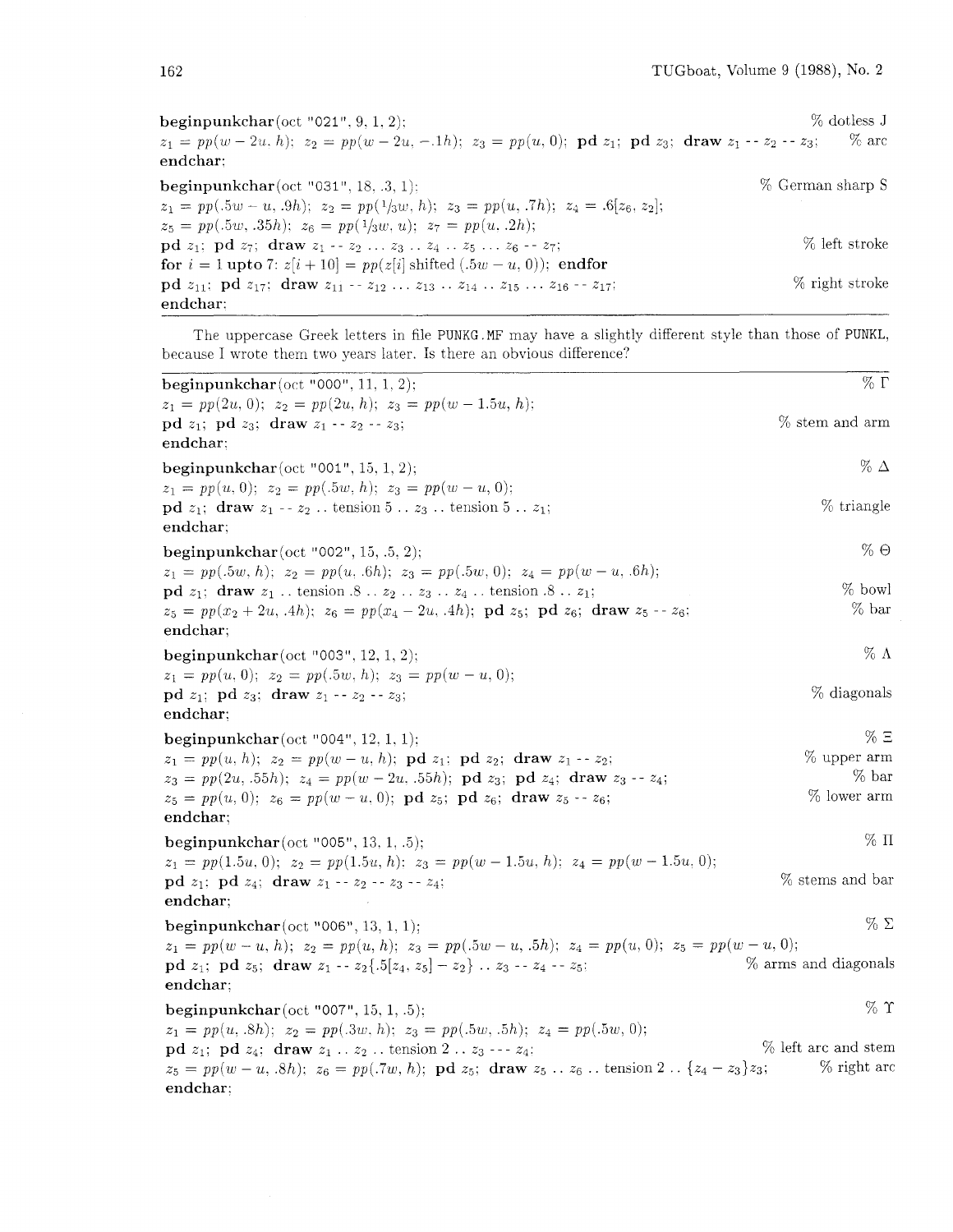endchar;

 $%$   $\Phi$ beginpunkchar (oct "010", 13, 1, 2);  $%$  stem  $z_1 = pp(.5w, h); z_2 = pp(.5w, 0); \text{pd } z_1; \text{pd } z_2; \text{ draw } z_1 - z_2;$  $z_3 = pp(.5w, 2/3h); z_4 = pp(u, .5h); z_5 = pp(.5w, 1/4h); z_6 = pp(w - u, .5h);$ pd  $z_3$ ; draw  $z_3$  . .  $z_4$  . .  $z_5$  . .  $z_6$  . .  $z_3$ ; % bowl endchar: beginpunkchar(oct "011", 14, 1, 1);  $\% \Psi$  $z_1 = pp(.5w, h); z_2 = pp(.5w, 0); \textbf{pd } z_1; \textbf{pd } z_2; \textbf{draw } z_1 - z_2;$ 70 stem  $z_3 = pp(u, .8h); z_4 = pp(.5w, .2h); z_5 = pp(w-u, .8h);$ pd  $z_3$ ; pd  $z_5$ ; draw  $z_3\{.4[z_1, z_2] - z_3\}$ ..  $z_4\{right\}$ ..  $\{z_5 - .4[z_1, z_2]\}z_5$ ; % stroke endchar: beginpunkchar(oct "012", 13, 1. 2):  $\%$   $\Omega$  $z_1 = pp(u, 0); \ z_2 = pp(1/3w, 0); \ z_3 = pp(u, 2/3h); \ z_4 = pp(.5w, h);$  $z_5 = pp(w - u, 2/3h); z_6 = pp(2/3w, 0); z_7 = pp(w - u, 0);$ pd  $z_1$ : pd  $z_7$ ; draw  $z_1 - z_2 \{ up \} \dots z_3 \dots z_4 \dots z_5 \dots \{ down \} z_6 - z_7$ ; %, bowl and arms endchar: --

The next program file, PUNKD .MF, defines the ten punk digits. I ran out of time while typing this, so the comments at the end are somewhat uninspired:

beginpunkchar  $("0", 9, .5, 1);$  $z_1 = pp(.5w, h); z_2 = pp(u, .55h); z_3 = pp(.5w, 0); z_4 = pp(w - u, .55h);$ pd  $z_1$ ; draw  $z_1$ {curl 2} .  $z_2$  . .  $z_3$  . .  $z_4$  . .  $z_1$ ;  $\%$  bowl endchar: beginpunkchar $("1", 9, .3, 1);$  $z_1 = pp(2u, .7h); z_2 = pp(.6w, h); z_3 = pp(.6w, 0);$ pd  $z_1$ ; pd  $z_3$ ; draw  $z_1 - z_2 - z_3$ ; endchar; % serif and stem beginpunkchar $("2", 9, 1, 1);$  $z_1 = pp(2u, 0.7h); z_2 = pp(.5w, h); z_3 = pp(w - u, 0.6h); z_4 = pp(u, 0); z_5 = pp(w - 2u, 0);$ pd  $z_1$ : pd  $z_5$ : draw  $z_1$  .  $z_2$  .  $z_3$  .  $z_4$  --  $z_5$ : endchar: beginpunkchar ("3". 9. .5, .5):  $z_1 = pp(2u, .7h); z_2 = pp(.5w, h); z_3 = pp(w - u, .5[y_2, y_4]);$  $z_4 = pp(.5w - u, .55h); z_5 = pp(w - u, .5[y_4, y_6]); z_6 = pp(.5w, 0); z_7 = pp(1.5u, .2h);$ pd  $z_1$ ; pd  $z_7$ ; draw  $z_1 \ldots z_2 \ldots z_3 \ldots z_4 \& z_4 \ldots z_5 \ldots z_6 \ldots z_7$ ; endchar: % arcs beginpunkchar $("4", 9, 1, 1);$  $z_1 = pp(w-u, .3h); z_2 = pp(u, .3h); z_3 = pp(2/3w, h); z_4 = pp(2/3w, 0);$ pd  $z_1$ ; pd  $z_4$ ; draw  $z_1 - z_2 - z_3 - z_4$ ; endchar: % stem arid diagonals beginpunkchar("5", 9. .5, .5):  $z_1 = pp(w-2u, h); z_2 = pp(2u, h); z_3 = pp(u, .7h); z_4 = pp(w-u, .5[y_3, y_5]);$  $z_5 = pp(.5w, 0); z_6 = pp(u, .2h);$ pd  $z_1$ ; pd  $z_6$ ; draw  $z_1 - z_2 - z_3$  ..  $z_4$  ..  $z_5$  ..  $z_6$ ;  $\%$  stroke endchar: beginpunkchar  $($ "6", 9. 1, 1):  $z_1 = pp(^{2}/3w, h); z_2 = pp(u, .3h); z_3 = pp(.5w, 0); z_4 = pp(w - u, .3h); z_5 = pp(.6w, .6h);$  $z_6 = pp.z$  2; pd  $z_1$ ; pd  $z_6$ ; draw  $z_1 \ldots z_2 \ldots z_3 \ldots z_4 \ldots z_5 - z_6$ ; % stroke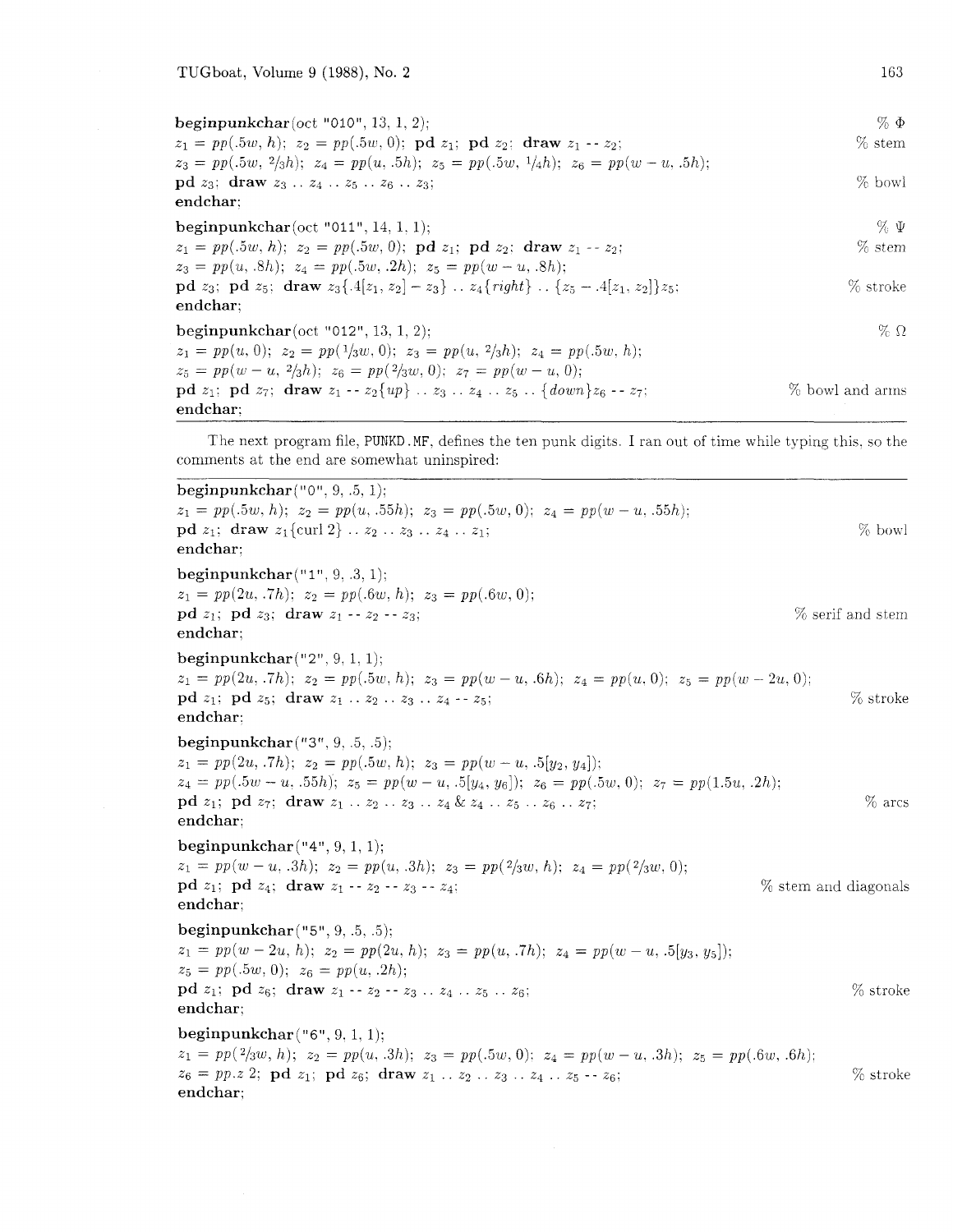*beginpunkchar("7", 9; .5, 1):*   $z_1 = pp(2u, h); z_2 = pp(w-.5u, h); z_3 = pp(.4w, 0);$ *pd zl; pd z3; draw zl* -- *z2* & *z2* . . *z3{down); endchar;*  % stroke *beginpunkchar("8". 9, .5. .5);*   $z_1 = pp(.5w, h); z_2 = pp(u, .5[y_1, y_3]); z_3 = pp(.5w, .6h); z_4 = pp(w - u, .5[y_3, y_5]);$  $z_5 = pp(.5w, 0); z_6 = pp(u, .5[y_5, y_3]); z_7 = pp(w - u, .5[y_1, y_3]);$ *pd zl; draw zl* {curl *8)* . . *z2* . . *23* . . *z4* . . *z5* . . *zg* . . *z3* . . *z7* . . *21;* % stroke *endchar; beginpunkchar ("9".* 9. 1, 1):  $z_1 = pp(1/3w, 0); z_2 = pp(w-u, .7h); z_3 = pp(.5w, h); z_4 = pp(u, .7h); z_5 = pp(.5w, .4h);$ *pd zl; pd z5: draw zl* . . *22* . . *23* . . *z4* . . *z5;* % stroke *endchar;* 

The program file PUNKP.MF defines "punk punctuation." This was one of the most difficult to writealthough most of the characters are very simple-because there are so **DARN** many punctuation marks.

| beginpunkchar $($ ".", 5, 1, 2);                                                                                                                                    |                         |
|---------------------------------------------------------------------------------------------------------------------------------------------------------------------|-------------------------|
| ${\bf pd}\, pp(.5w, 0);$                                                                                                                                            | $\%$ dot                |
| endchar;                                                                                                                                                            |                         |
| beginpunkchar $($ ", ", 5, .5, .5);                                                                                                                                 |                         |
| $z_1 = pp(.5w, 0); z_2 = pp(w-u, -.1h); z_3 = pp(.5w, -.3h);$                                                                                                       |                         |
| $\mathbf{p}\mathbf{d} z_1$ ; $\mathbf{p}\mathbf{d} z_3$ ; $\mathbf{d} \mathbf{r}$ aw $z_1 - z_2 - z_3$ ;                                                            | % stroke                |
| $\hspace{0.1em}\textbf{end}$ char;                                                                                                                                  |                         |
| $begin{bmatrix} \text{begin}} r_1 \\ r_2 \\ r_3 \\ r_4 \end{bmatrix}$                                                                                               |                         |
| ${\bf pd}$ pp(.5w, 0); ${\bf pd}$ pp(.5w, .4h);                                                                                                                     | $%$ dots                |
| endchar;                                                                                                                                                            |                         |
| beginpunkchar $(";", 5, .5, .5);$                                                                                                                                   |                         |
| $z_1 = pp(.5w, 0); z_2 = pp(w-u, -.1h); z_3 = pp(.5w, -.3h);$                                                                                                       |                         |
| $\mathbf{p}\mathbf{d} z_1$ ; $\mathbf{p}\mathbf{d} z_3$ ; draw $z_1 - z_2 - z_3$ ;                                                                                  | % stroke                |
| $\mathbf{p}\mathbf{d}$ pp $(.5w, .4h);$                                                                                                                             | $%$ dot                 |
| endchar;                                                                                                                                                            |                         |
| beginpunkchar $("!!", 5, .5, .5);$                                                                                                                                  |                         |
| $\mathbf{p}\mathbf{d}$ pp $(.5w, 0);$                                                                                                                               | $%$ dot                 |
| $z_1 = pp(.5w, 1.05h); z_2 = pp(.5w, .3h); \textbf{pd } z_1; \textbf{pd } z_2; \textbf{ draw } z_1 - z_2;$                                                          | $%$ stem                |
| endchar:                                                                                                                                                            |                         |
| ligtable "!": "' =: oct "016";                                                                                                                                      |                         |
| beginpunkchar $(oct "016", 5, .5, .5);$                                                                                                                             | $\%$ Spanish inverted ! |
| $pd$ pp $(.5w, .9h);$                                                                                                                                               | $%$ dot                 |
| $z_1 = pp(.5w, -.1h); z_2 = pp(.5w, .6h); \textbf{pd } z_1; \textbf{pd } z_2; \textbf{draw } z_1 - z_2;$                                                            | $%$ stem                |
| $\hspace{0.1em}\textbf{end}$ char;                                                                                                                                  |                         |
| beginpunkchar $("?", 9, 1, .5);$                                                                                                                                    |                         |
| $z_1 = pp(1.5u, .8h); z_2 = pp(.5w, h); z_3 = pp(w - u, .8h); z_4 = pp(.5w, .3h);$                                                                                  |                         |
| $\mathbf{p}\mathbf{d} z_1$ ; $\mathbf{p}\mathbf{d} z_4$ ; $\mathbf{d} \mathbf{r}$ aw $z_1 \ldots z_2 \ldots z_3 \ldots \{ down\} z_4$ ;                             | % arc and stem          |
| ${\bf pd}\ pp(.5w, 0);$                                                                                                                                             | $%$ dot                 |
| endchar;                                                                                                                                                            |                         |
| ligtable "?": "' =: oct "017";                                                                                                                                      |                         |
|                                                                                                                                                                     | % Spanish inverted?     |
| $z_1 = pp(1.5u, 1h); z_2 = pp(.5w, -.1h); z_3 = pp(w - u, 1h); z_4 = pp(.5w, .6h);$                                                                                 |                         |
| $\mathbf{p}\mathbf{d} z_1$ ; $\mathbf{p}\mathbf{d} z_4$ ; $\mathbf{d} \mathbf{r}$ aw $z_1 \ldots z_2 \ldots z_3 \ldots \{ up \} z_4$ ;<br>${\bf pd}\ pp(.5w, .9h);$ | % arc and stem          |
| $\hspace{0.01em}$ endchar;                                                                                                                                          | $%$ dot                 |
|                                                                                                                                                                     |                         |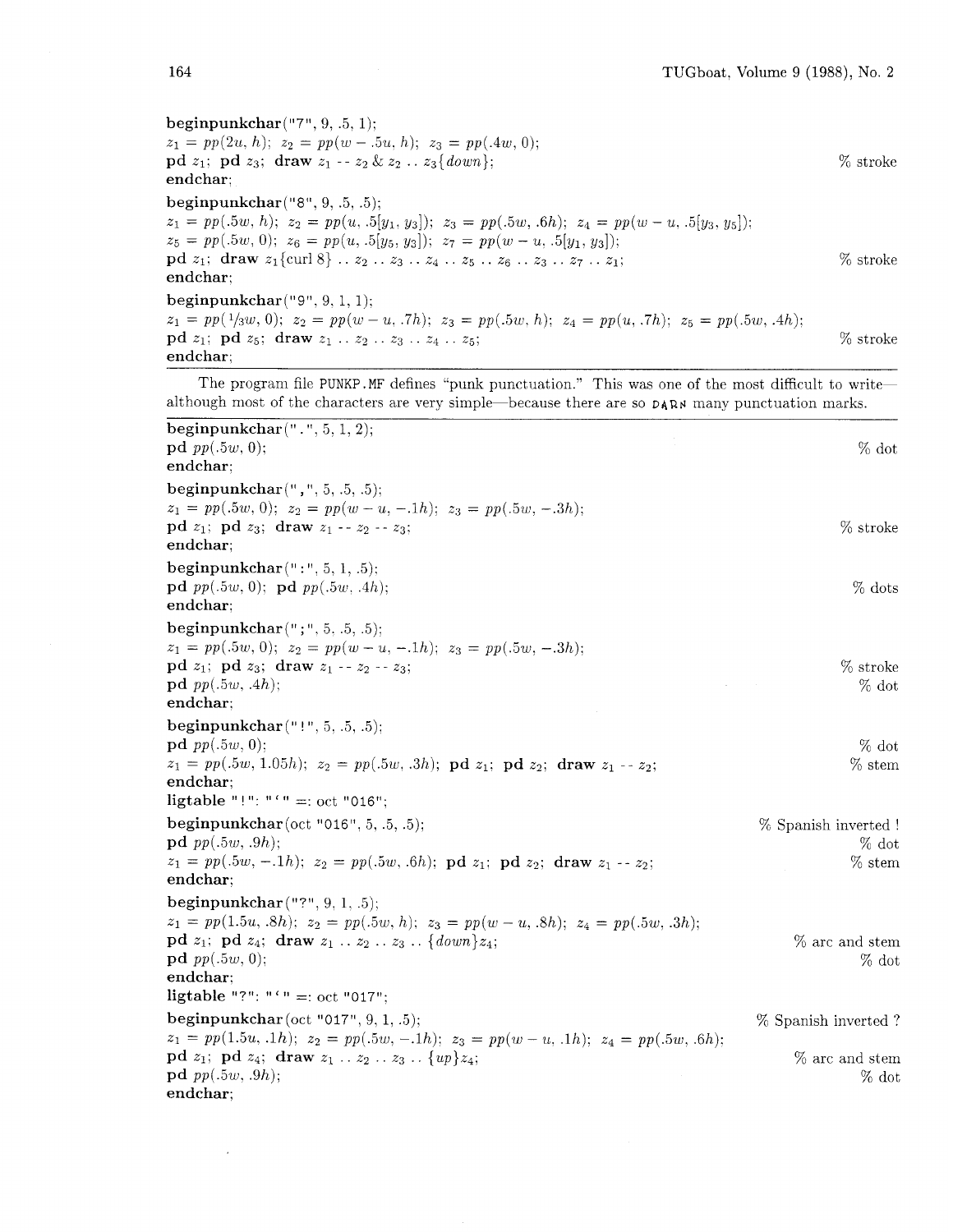*beginpunkchar("&", 14. .5. .5);*   $z_1 = pp(w - 2u, h);$   $z_2 = pp(u, h);$   $z_3 = pp(3u, 0);$   $z_5 = pp(w - u, .6h);$   $z_6 = pp(w - 2u, 0);$ <br> **pd**  $z_1:$  **pd**  $z_5:$  **draw**  $z_1 - z_2 - z_3 - z_5;$ <br>
<sup>76</sup> arms and stem **pd**  $z_1$ ; **pd**  $z_5$ ; **draw**  $z_1 - z_2 - z_3 - z_5$ ;<br> **draw**  $z_1 - z_1$  .5[ $z_2$ ,  $z_3$ ]; **pd**  $z_6$ ; **draw**  $z_6 - z_1$  .6[ $z_3$ ,  $z_5$ ]; <br> (b)  $\%$  (diagonals draw  $z_1$  -- *.*5[ $z_2$ ,  $z_3$ ]; pd  $z_6$ ; draw  $z_6$  -- *.6*[ $z_3$ ,  $z_5$ ]; *endchar; beginpunkchar("\$", 12, .5, .5):*   $z_1 = pp(w-1.5u, .7h); z_2 = pp(.5w, h); z_3 = pp(u, .7h); z_4 = .5[z_3, z_5];$  $z_5 = pp(w-u, .3h); z_6 = pp(.5w, 0); z_7 = pp(u, .3h);$ *pd z<sub>1</sub>*; *pd z<sub>7</sub>*; *draw z*<sub>1</sub> . . *z*<sub>2</sub> . . *z*<sub>3</sub> . . *z*<sub>4</sub> . . *z*<sub>5</sub> . . *z*<sub>6</sub> . . *z<sub>7</sub>*; *w* stroke  $z_8 = z_2 + (0, 1h)$ ; *pd z*<sub>8</sub>; *draw z*<sub>8</sub> - - *z<sub>6</sub>*; *W* stem *%* stem  $z_8 = z_2 + (0, 1h);$  pd  $z_8$ ; draw  $z_8 - z_6$ ; *endchar: beginpunkchar("%", 18,* .5. *.5);*   $z_1 = pp(3.5u, 1.1h); z_2 = pp(u, .8h); z_3 = pp(3.5u, .5h); z_4 = pp(6u, .8h);$  $z_5 = pp(w - 3.5u, 0.5h);$   $z_6 = pp(w - 6u, 0.2h);$   $z_7 = pp(w - 3.5u, -0.1h);$   $z_8 = pp(w - u, 0.2h);$ <br> **od**  $z_1$ : **draw**  $z_1 \ldots z_2 \ldots z_3 \ldots z_4 \ldots z_1$ : *pd z<sub>1</sub>*; draw *z*<sub>1</sub> . . *z*<sub>2</sub> . . *z*<sub>3</sub> . . *z*<sub>4</sub> . . *z*<sub>1</sub>; *z*<sub>1</sub>; *z<sub>1</sub>* . . *z<sub>6</sub>* . . *z<sub>6</sub>* . . *z<sub>6</sub>* . . *z<sub>6</sub>* . . *z<sub>6</sub>* . . *z<sub>6</sub>* . . *z<sub>6</sub>* . . *z<sub>6</sub>* . . *z<sub>6</sub>* . . *z<sub>6</sub>* . . *z<sub>6</sub>* . . *z<sub>6</sub>* . . *z<sub>*</sub> **pd**  $z_5$ ; **draw**  $z_5$  . .  $z_6$  . .  $z_7$  . .  $z_8$  . .  $z_5$ ;<br>  $z_9 = pp(w - 3u, 1.1h)$ ;  $z_0 = pp(3u, -1h)$ ; **pd**  $z_0$ ; **draw**  $z_9 - z_0$ ;<br>
<sup>76</sup> diagonal *z***<sub>9</sub>**  $z_5$ ; draw  $z_5 \tcdot z_6 \tcdot z_7 \tcdot z_8 \tcdot z_5$ ;<br>  $z_9 = pp(w - 3u, 1.1h); z_0 = pp(3u, -.1h); \text{pd } z_0; \text{ draw } z_9 - z_0;$  % diagonal  $d_2g = pp(w - 3u, 1.1h);$   $z_0 = pp(3u, -1h);$   $p_0z_0;$   $d_1d_2y - z_0;$   $z_1\{z_5 - z_1\}...$   $z_9;$   $\%$  link *endchar; beginpunkchar* (" $\mathbb{C}$ ", 18, 1, .5);  $z_1 = pp(2u, 0); z_2 = pp({}^{1}/3w, .7h); z_3 = pp(w - 6u, 0);$  $z_4 = pp(w, .3h); z_5 = pp(1/3w, h); z_6 = pp(u, .5h); z_7 = .7[z_2, z_3];$ *pd zl; pd z7; draw zl* -- *zz* -- *z3{rzght)* . . *zq* . . *zg* . . *zg* . . *z7:* % diagonals and stroke *endchar; beginpunkchar("-", 7, .5, .5):*   $z_1 = pp(u, 4h); z_2 = pp(w - u, 5h); \textbf{pd } z_1; \textbf{pd } z_2; \textbf{draw } z_1 - z_2;$  % bar *endchar;*   $liptable$   $"="=""="=""="" := 'oct "173";$ *beginpunkchar* (oct " *173", 9.* .5. *.5):* 9')  $z_1 = pp(0, 0.5h); z_2 = pp(w, 0.4h); \textbf{pd } z_1; \textbf{pd } z_2; \textbf{draw } z_1 - z_2;$  <br> <sup>96</sup> bar *endchar: ligtable* oct *"173":* "-" =: oct *"174":*  **beginpunkchar** (oct "174", 18, .5, .5);<br>  $z_1 = pp(0, .5h); z_2 = pp(w, .4h); \text{pd } z_1; \text{pd } z_2; \text{ draw } z_1 - z_2;$  % bar  $z_1 = pp(0, .5h); z_2 = pp(w, .4h); \textbf{pd } z_1; \textbf{pd } z_2; \textbf{draw } z_1 - z_2;$ *endchar: beginpunkchar("+", 9, .5, 1):*   $z_1 = pp(0, 0.5h); z_2 = pp(w, 0.5h); \text{pd } z_1; \text{pd } z_2; \text{ draw } z_1 - z_2;$  $z_3 = pp(.5w, .1h); z_4 = pp(.5w, .9h); \textbf{pd } z_3; \textbf{pd } z_4; \textbf{draw } z_3 - z_4;$ *endchar;*  % bar % stern *beginpunkchar("\*", 13, .5, 1);*   $z_0 = pp(.5w, 1.1h);$   $z_1 = pp(u, .9h);$   $z_2 = pp(2u, .3h);$   $z_3 = pp(w - u, .3h);$   $z_4 = pp(w - u, .9h);$ *pd zo; draw zo* - - *22* . . *1/3[.5[z2. 241, ZO]* . . *z4* - - *z1* - - *z3* - - *ZO;* %I star *endchar: beginpunkchar("* ' ", *5, .3, .5);*   $z_1 = pp(1.5u, h); z_2 = pp(w - u, .85h); z_3 = pp(u, \frac{2}{3}h);$ *pd zl; pd z3; draw zl* - - *22* -- *z3; endchar;*  **ligtable** "'": "'" =: oct "042"; 7~ stroke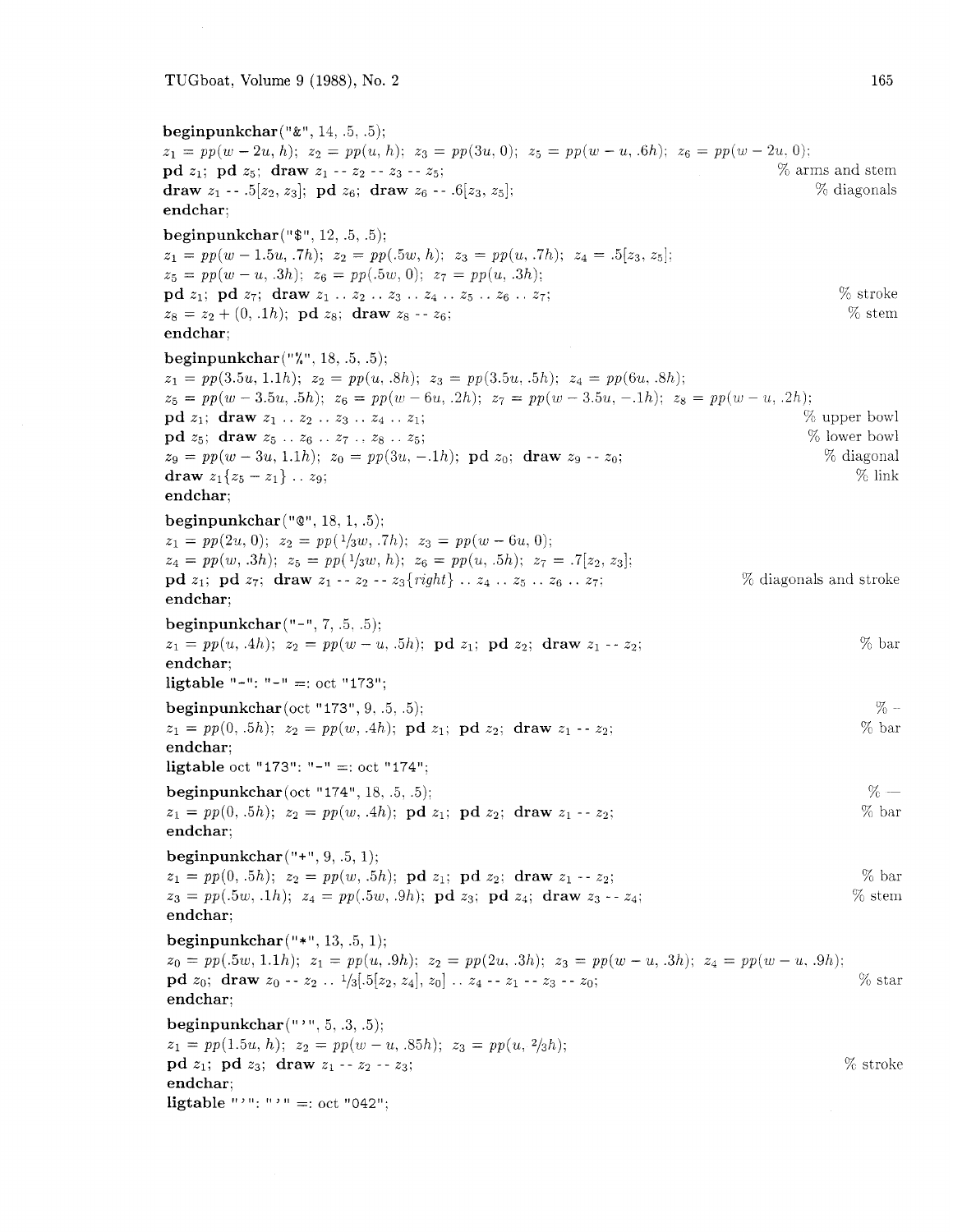beginpunkchar(oct "042". 9, .3, .5):  $z_1 = pp(.5w - .5u, h); z_2 = pp(u, .6h); z_3 = pp(w - u, .95h);$ pd  $z_1$ ; pd  $z_3$ ; draw  $z_1 - z_2 - z_3$ ; endchar: beginpunkchar $(* , 5, .3, .5);$  $z_1 = pp(w - 1.5u, h); z_2 = pp(u, .85h); z_3 = pp(w - u, 2/3h);$ pd  $z_1$ . pd  $z_3$ : draw  $z_1 - z_2 - z_3$ ; endchar: ligtable "'": "'" =: oct "134"; beginpunkchar(oct "134",  $9, .3, .5$ );  $z_1 = pp(.5w + .5u, h); z_2 = pp(w - u, .6h); z_3 = pp(u, .95h);$ pd  $z_1$ ; pd  $z_3$ ; draw  $z_1 - z_2 - z_3$ ; endchar: beginpunkchar(oct "015", 9, .3. .5);  $z_1 = pp(.5w, h); z_2 = pp(.5w, .6h); \textbf{pd } z_1; \textbf{pd } z_2; \textbf{draw } z_1 - z_2;$ endchar: beginpunkchar $($  " $($  ",  $7, .5, .5)$ ;  $z_1 = pp(w-u, h); z_2 = pp(u, 0.5h); z_3 = pp(w-u, 0); \textbf{p}d z_1; \textbf{p}d z_3; \textbf{draw} z_1 \ldots z_2 \ldots z_3;$  % stroke endchar: beginpunkchar(") ", *7,* .5, .5);  $z_1 = pp(u, h); z_2 = pp(w - u, 5h); z_3 = pp(u, 0); \textbf{pd } z_1; \textbf{pd } z_3; \textbf{draw } z_1 \ldots z_2 \ldots z_3;$  % stroke endchar: beginpunkchar $(" [", 8, .5, .5);$  $z_1 = pp(w - u, h); z_2 = pp(.5w, h); z_3 = pp(.5w, 0); z_4 = pp(w - u, 0);$ pd  $z_1$ ; pd  $z_4$ ; draw  $z_1 - z_2 - z_3 - z_4$ ; endchar: beginpunkchar("] ", 8, .5. .5);  $z_1 = pp(u, h); z_2 = pp(.5w, h); z_3 = pp(.5w, 0); z_4 = pp(u, 0);$ pd  $z_1$ ; pd  $z_4$ ; draw  $z_1 - z_2 - z_3 - z_4$ ; endchar; beginpunkchar $("<", 9", .5", .5);$  $z_1 = pp(w - u, .9h); z_2 = pp(u, .5h); z_3 = pp(w - u, .1h);$ pd  $z_1$ ; pd  $z_3$ ; draw  $z_1 - z_2 - z_3$ ; endchar: beginpunkchar $(">", 9, .5, .5);$  $z_1 = pp(u, .9h); z_2 = pp(w - u, .5h); z_3 = pp(u, .1h);$  $\mathbf{p}\mathbf{d} z_1$ ;  $\mathbf{p}\mathbf{d} z_3$ ; draw  $z_1 - z_2 - z_3$ ; endchar; beginpunkchar ("=",  $9, .5, .5$ );  $z_5 = pp(u, 2/3h); z_6 = pp(w-u, 2/3h); \textbf{pd } z_5; \textbf{pd } z_6; \textbf{draw } z_5 - z_6;$  $z_7 = pp(u, \frac{1}{3}h); z_8 = pp(w-u, \frac{1}{3}h); \textbf{pd } z_7; \textbf{pd } z_8; \textbf{draw } z_7 - z_8;$ endchar: beginpunkchar $("#", 15, .5, .5);$  $z_1 = pp(.5w, h); z_2 = pp(3u, 0); z_3 = pp(w - 3u, h); z_4 = pp(.5w, 0);$ pd  $z_2$ ; pd  $z_3$ ; draw  $z_3 - z_1 - z_2$ ; draw  $z_3 - z_4 - z_2$ ;  $z_5 = pp(u, 2/3h); z_6 = pp(w-u, 2/3h); \textbf{p}d z_5; \textbf{p}d z_6; \textbf{draw} z_5 - z_6;$  $z_7 = pp(u, \frac{1}{3}h); z_8 = pp(w-u, \frac{1}{3}h); \text{pd } z_7; \text{pd } z_8; \text{ draw } z_7 - z_8;$ endchar; % bars and stern % bars and stem % diagonals %" '76 stroke % stroke  $\%$  " % stroke  $%$  ' '% stem % diagonals % upper bar % lower bar % diagonals (linked) % upper bar % lower bar

166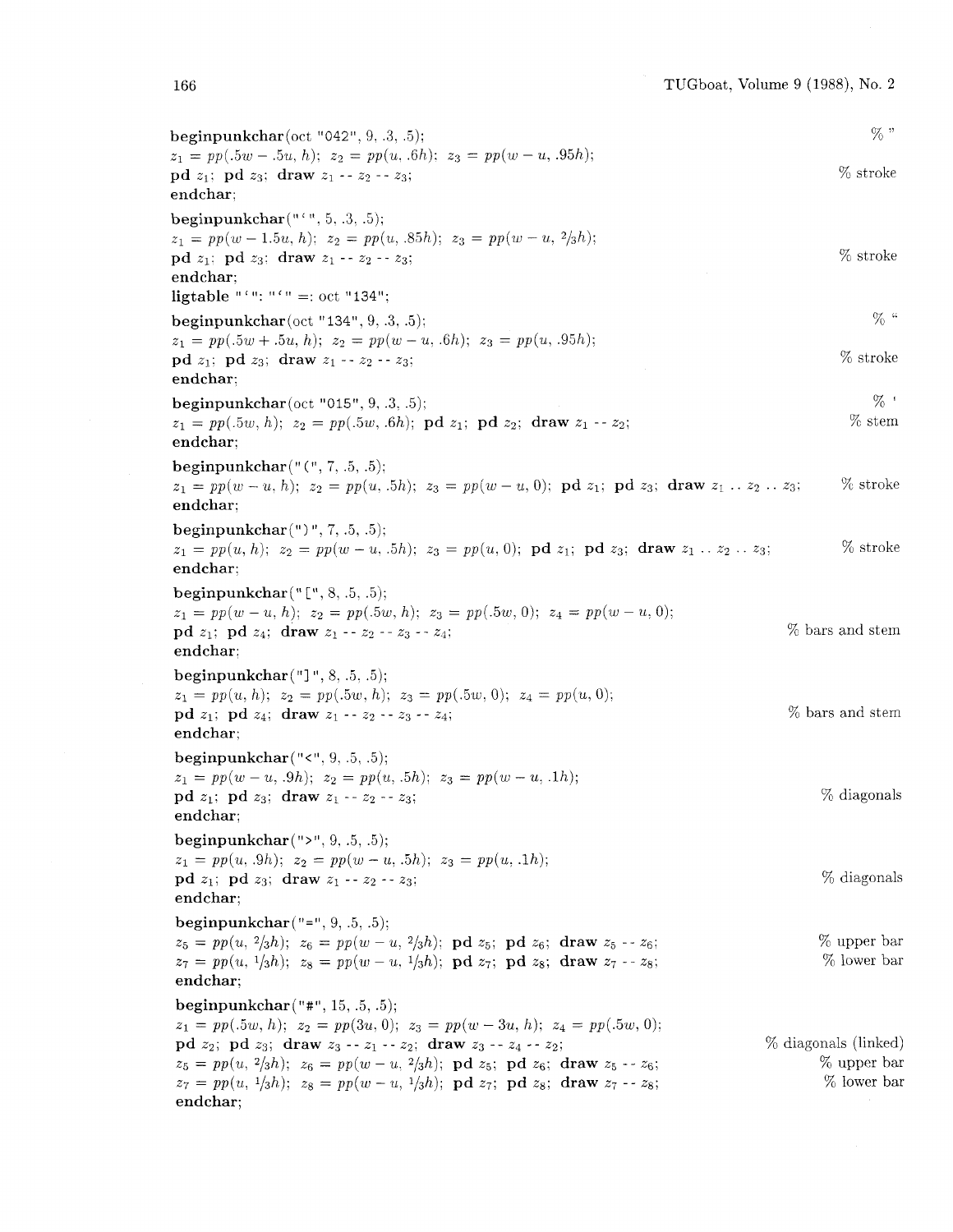beginpunkchar $($ "/",  $9, 1, 1)$ ;  $z_1 = pp(1.5u, -.05h);$   $z_2 = pp(w - 1.5u, 1.05h);$   $pd\ z_1;$   $pd\ z_2;$  draw  $z_1 - z_2;$  % diagonal endchar; **beginpunkchar**(oct "013", 12, .5, .5);  $\%$   $\uparrow$  $z_1 = pp(u, .7h); z_2 = pp(.5w, h); z_3 = pp(w - u, .7h); z_4 = pp(.5w, 0);$ **pd**  $z_1$ ; **pd**  $z_3$ ; **pd**  $z_4$ ; **draw**  $z_1 - z_2 - z_4$ ; **draw**  $z_3 - z_2$ ;  $\%$  stem and diagonals endchar; **beginpunkchar**(oct "014", 12, .5, .5);  $\% \downarrow$  $z_1 = pp(u, .3h); z_2 = pp(.5w, 0); z_3 = pp(w - u, .3h); z_4 = pp(.5w, h);$ **pd**  $z_1$ ; **pd**  $z_3$ ; **pd**  $z_4$ ; **draw**  $z_1 - z_2 - z_4$ ; **draw**  $z_3 - z_2$ ;  $\%$  stem and diagonals endchar;

The final program file, PUNKA .MF, defines accents in a form that TEX likes. The TEX input

```
\def\AA{\accent'27A) 
{\AA)ngel\aa\ Beatrice Claire Diana \'Erica Fran\c{c)oise 
Ginette H\'el\'ene Iris Jackie K\=aren {\L)au\.ra Mar{\'\i)a 
N\H{a}ta{\l}{\u\i}e {\O}ctave Pauline Qu\^eneau Roxanne Sabine
T\"a{\'\j)a Ur\v{s)ula Vivian Wendy Xanthippe Yv{\o}nne Z\"azilie
```
causes accents to be positioned as follows, in the font PUNKSL20:

ANGELA BEATRICE CLAIRE DIANA ÉRICA FRANCOISE GINETTE HELENE IRIS JACKIE KÄREN LAURA MARÍA NÄTALIE ØGTAVE PAULINE QUENEAU ROXANNE SABINE TAJA URŠULA VIVIAN WENDY XANTHIPPE YVØNNE ZÄZILIE

(Notice that the macro \AA needs to be redefined, but the other accents of plain T<sub>E</sub>X work without change.) Here is the way accents are drawn:

| beginpunkchar(oct "022", $9, 1, 1$ );<br>$z_1 = pp(2.5u, h); z_2 = pp(.6w, .8h); \text{pd } z_1; \text{pd } z_2; \text{ draw } z_1 - z_2;$<br>endchar:                                                                     | $\%$<br>% diagonal   |
|----------------------------------------------------------------------------------------------------------------------------------------------------------------------------------------------------------------------------|----------------------|
| beginpunkchar(oct "023", $9, 1, 1$ );<br>$z_1 = pp(w-2.5u, h); z_2 = pp(.4w, .8h); \text{pd } z_1; \text{pd } z_2; \text{ draw } z_1 - z_2;$<br>endchar;                                                                   | $\%$ .<br>% diagonal |
| <b>beginpunkchar</b> (oct "136", 13, 1, 1);                                                                                                                                                                                | $\%$ ^               |
| $z_1 = pp(2.5u, .8h); z_2 = pp(.5w, h); z_3 = (w - 2.5u, .8h);$<br>$\mathbf{p} \, \mathbf{d} \, z_1; \; \mathbf{p} \, \mathbf{d} \, z_3; \; \mathbf{d} \mathbf{r} \mathbf{a} \mathbf{w} \, z_1 - z_2 - z_3;$<br>endchar:   | % diagonals          |
| <b>beginpunkchar</b> (oct "024", 13, 1, 1);                                                                                                                                                                                | $\%$ *               |
| $z_1 = pp(2.5u, .9h); z_2 = pp(.5w, .7h); z_3 = pp(w-2.5u, .9h);$<br>$\mathbf{p} \, \mathbf{d} \, z_1; \; \mathbf{p} \, \mathbf{d} \, z_3; \; \mathbf{d} \mathbf{r} \mathbf{a} \mathbf{w} \, z_1 - z_2 - z_3;$<br>endchar; | % diagonals          |